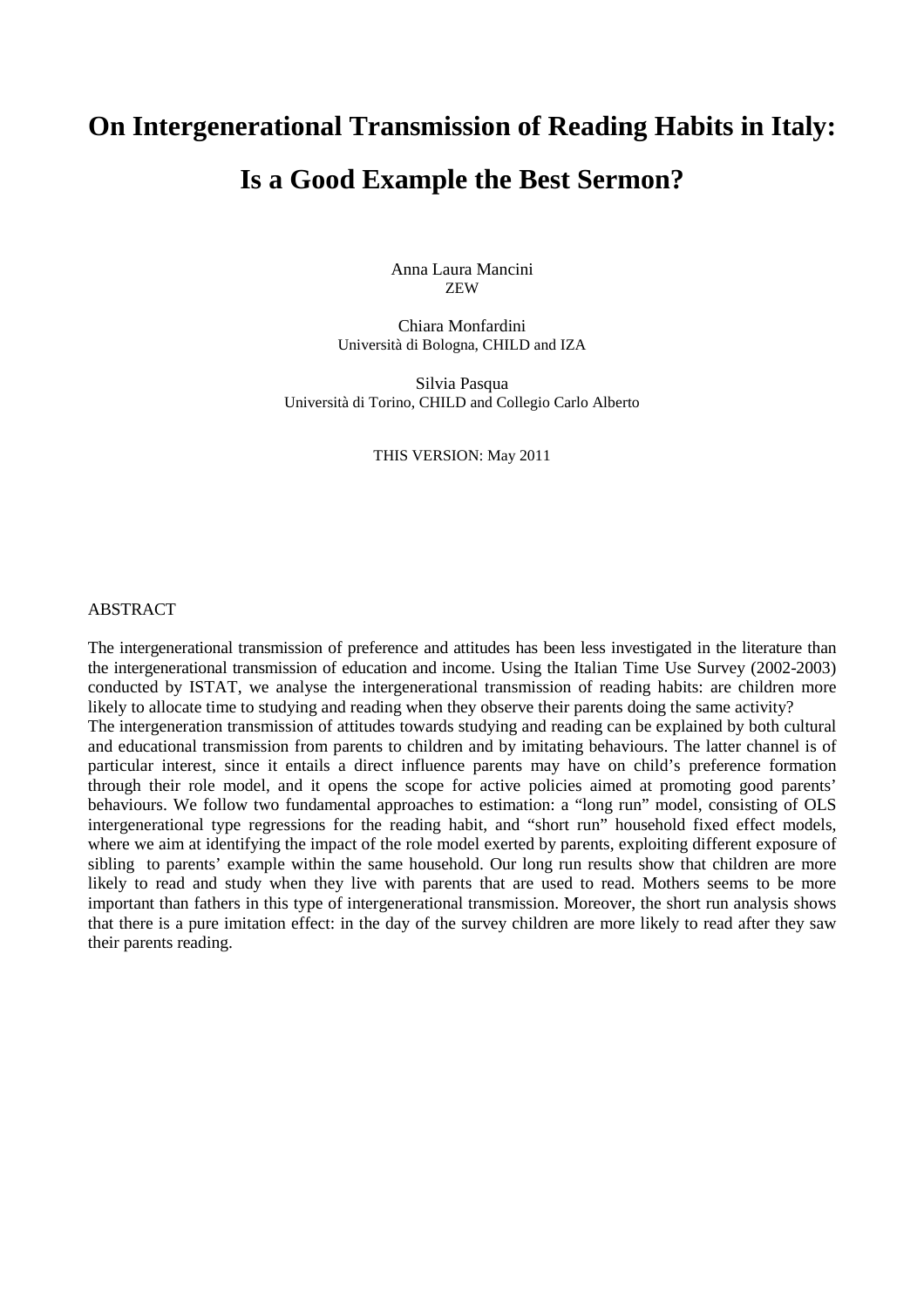#### **1.Introduction**

The intergenerational transmission has been the object of a great deal of attention in the economic literature, mainly for its effect on mobility across generations. In fact, most of the research focused on intergenerational transmission of education and income<sup>1</sup> and, more recently, on the transmission of cognitive abilities<sup>2</sup>.

Another stream of literature has studied the intergenerational transmission of preferences, habits and attitudes. Lindbeck and Nyberg (2006) analyse the transmission of norms related to work; Alvarez and Miles (2008) look at children's attitude to women work and domestic tasks while Dohmen *et al.* (2011) show how parents transmit to their children risk and trust attitudes.

The recent development of time use data makes it possible to look at the transmission across generations of behaviours such as time use choices, a topic on which the existing research is scarce and mainly concentrated on labour supply decisions (Del Boca *et al.*, 2000; Fernandez *et al.*, 2004; Kawaguchi and Miyazaki, 2010).

In this paper we look at intergenerational transmission of the time devoted to an activity that is crucial in the production of human capital accumulation: the studying and reading activity. Reading is relevant for its positive links with educational outcomes and subsequent earnings (Connolly *et al.*, 1992). Therefore it is a concern for educators and policy makers to stimulate young people to read and study and parents may transmit preferences and attitudes to their children also acting as good role models in promoting reading behaviours (Mullan, 2010).

Our analysis relies on the Italian Time Use Survey (2002-2003) conducted by ISTAT. While most time use surveys only consider one member of the household, and hardly children in primary school age, the Italian dataset makes it possible to analyse the relationship between the time parents devote to studying and reading and the time children devote on their own to the same activity in a given day. Certainly reading and studying are not the only human capital building activities, but we want to focus on those activities that can be done on their own by children in the age range we consider (6-15).

Looking at attitudes in doing activities that produce human capital accumulation is probably more relevant than looking only at intergenerational transmission of IQ, because behaviours are more matter of choices than intelligence. Moreover, if compared to the transmission of education, intergenerational transmission of attitudes for reading and studying is less affected by the economic status of the family, but it is crucial for its consequences on the continuous investment in human capital along individual's life.

A further advantage of our intergenerational transmission analysis is the objective measure of behaviour we look at, that is the time parents' and children devote to the activity, as opposed to research based on answers to qualitative questions such as the wiliness to take risk and to trust other people (Dohmen *et al.*, 2011)

 $\overline{a}$ 

<sup>&</sup>lt;sup>1</sup> For a survey on intergenerational transmission of education and earnings see Black and Devereux (2010).

 $^2$  Brown *et al.* (2010) and Anger and Heineck (2010)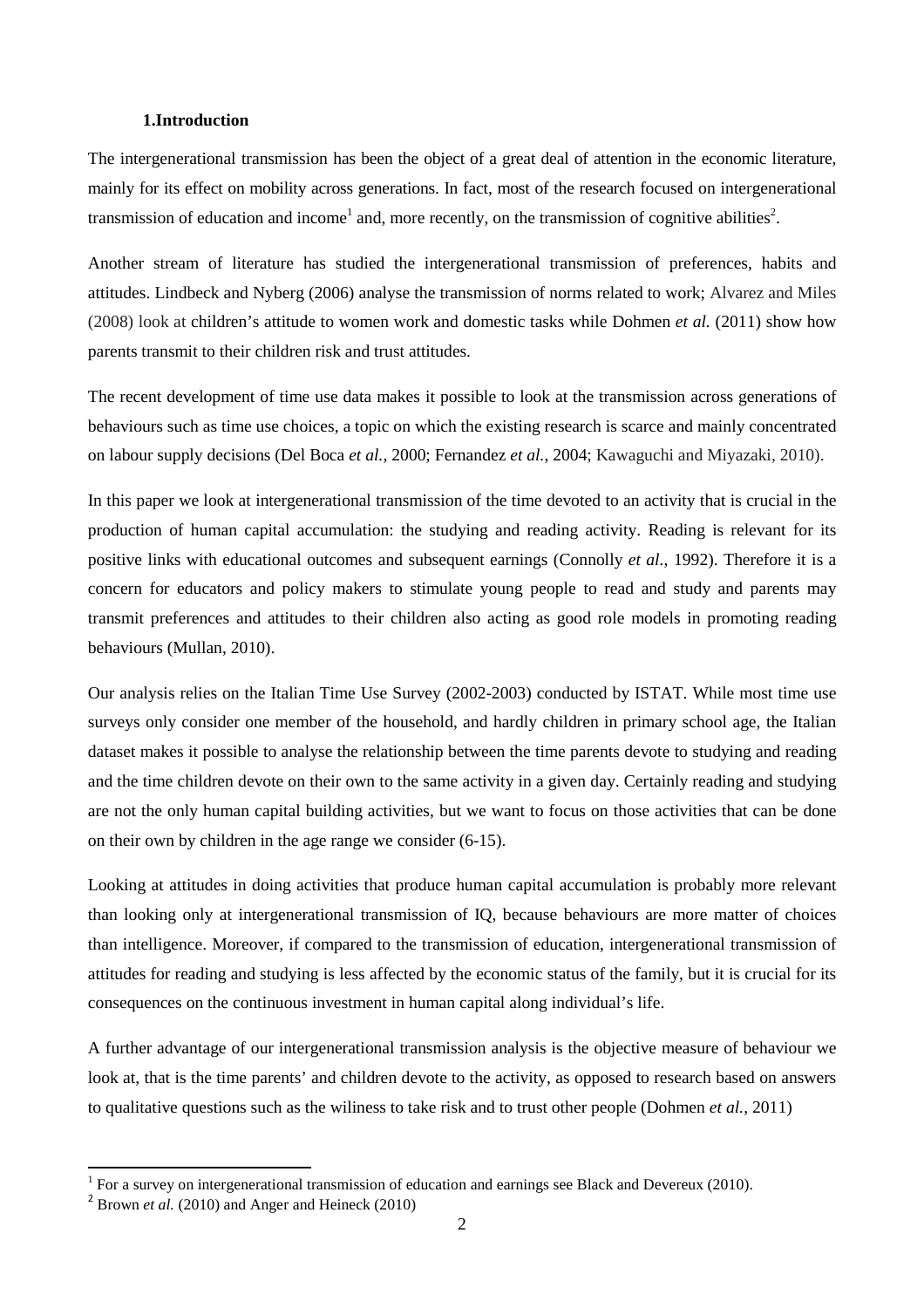In a recent piece of research, Cardoso *et al.* (2010) document a positive association between parents and children time allocations into human capital building activities in France, Germany and Italy.

The intergeneration transmission of attitudes towards studying, reading and socializing activities can be explained by both cultural and educational transmission from parents to children (parents teach their children the importance of reading and studying and provide them with books) and by imitating behaviours (children see their parents to read and decide to read as well). The latter channel is of particular interest, since it entails a direct influence parents may have on child's preference formation through their role model, and it opens the scope for active policies aimed at promoting good parents' behaviours.

In this paper we extend Cardoso *et al.* (2010) analysis by distinguishing between these two mechanisms, exploiting a larger and richer time use dataset, which collects information about when, with whom and in the presence of whom any particular activity is performed, as well as information on a large number of siblings that allow us to control for family fixed effects.

We investigate if children are more likely to allocate time to studying and reading activities when they live in families where they see their parents to read (long run effect) and when they observe their parents doing this activity in the day of the survey (short run or imitation effect). We also look separately to the effect of mothers and fathers since past researches have shown that each parent can affect differently her children's decisions and behaviour (Anger S. and Heineck G., 2010; Ermish an Francesconi, 2002; Louriero *et al.* 2006; Bjorklund *et al.*, 2006; Farré *et al.*, 2009; Dohmen *et al.*, 2011; and Mullan, 2010).

In particular, we start by estimating a long run model, in which we consider how the reading and studying activity of a child depends on whether the parents are used to read in the presence of their children. In this long run analysis we insert variables at family level to control for the effects of observed family characteristics and background. The intergenerational coefficient of this model is not able to separate the transmission that occurs through the parents' role model effect from the transmission that arises from genetic and environmental unobserved factors at the household level – including educational attitudes- that are potentially associated with both parental and children decisions to engage in human capital building activities.

Then, taking advantage of the presence of siblings in the data, we improve upon the identification of the effect of parental time use on children time use choices and we identify the short run effect of imitation using a family fixed effect approach. In doing this we exploit the variation that occurs at siblings level: different children, for exogenous reasons, may have been exposed differently to parents' reading activities in the survey day. This within family variation allows us to isolate the effect of imitation from the effects of the household environment and education received from the parents, that are shared by sibling.

3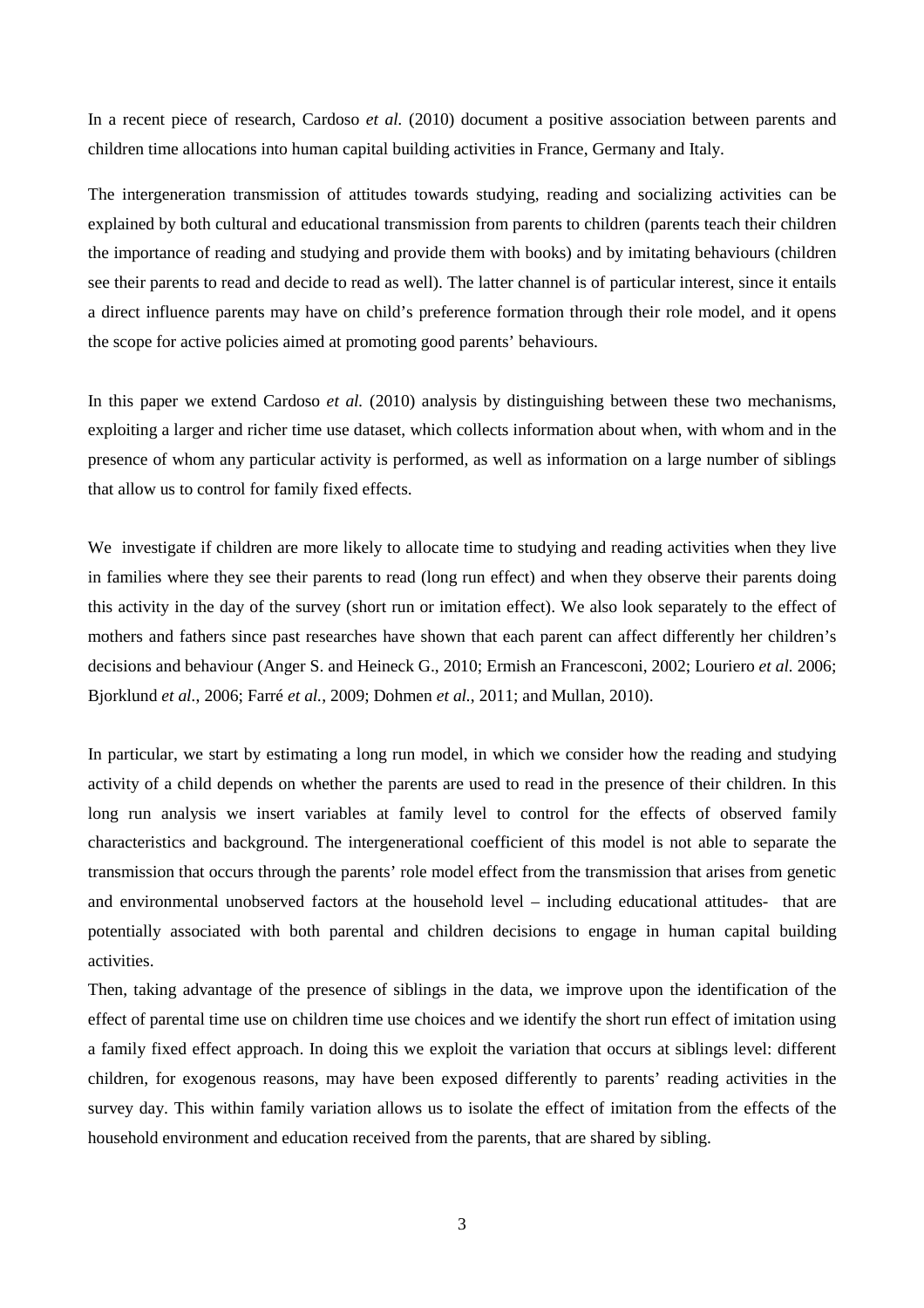Our results show that children are more likely to read and study when they live with parents that are used to read in their presence (long run effect): given a starting probability of about 20% that a child engages in the reading and studying activity, we estimate an increase of about 10 percentage points when either parent is used to read in the presence of their children, 10 percentage points when we look at the mother's habit alone and 5 percentage points when we look at the father. We therefore find a more relevant role of the mother in the intergenerational transmission of the reading habit. Moreover, with our short run analysis, we show the existence of a pure imitation effect: in the day of the survey children are more likely to read after they saw their parents reading, with a probability of reading that doubles. This seems to confirm the saying "a good example is the best sermon", since children imitate the observed parents behaviours.

Generally speaking, our findings suggest that the role model played by parents is a channel through which parental time use may affect children behaviour and time allocation decisions, and thereafter future children outcomes. This piece of research therefore can be useful in the analysis of intergenerational transmission and in particular on the analysis of the effects of parenting style and role. Are parents able to influence their children preferences and choices? Do children imitate what their parents do? Do therefore policies targeted to adults produce effects also on individuals of the next generation and are, for that reason, more fruitful?

The paper is organised as follows. Section 1 presents a review of the relevant literature. Section 2 describes the dataset used and the sample selection made for our empirical analysis. In Section 3 the time use variables are presented, while Section 4 examines the empirical strategy used. Results are discussed in Section 5. Conclusions follow.

#### **2. Background literature**

There is a vast literature on intergenerational transmission and the research on this topic can be divided into three main streams: studies that look at the transmission of education and income, analyses of the transmission of cognitive abilities and papers that consider the transmission of behaviours, habits and attitudes.

The literature on the intergenerational transmission of education and income (for a complete review see Black and Devereux, 2010) shows that the positive correlation between parents' and children is the result of both "nature" (genetic endowment), and choices, *i.e.* better educated parents invest more on their children's education. Moreover, better family environment and higher quality of child/parents relationship in household where parents are better educated, contribute to persistency of education and income across generations.

The transmission of cognitive abilities from parents to children has been less investigated. Brown *et al.*  (2010) and Anger and Heineck (2010) consider the correlation in test scores for a British and a German sample respectively and find a strong transmission that is largely explained by the investments that parents do on their children. For the purpose of the present study, it is interesting to highlight that parents with better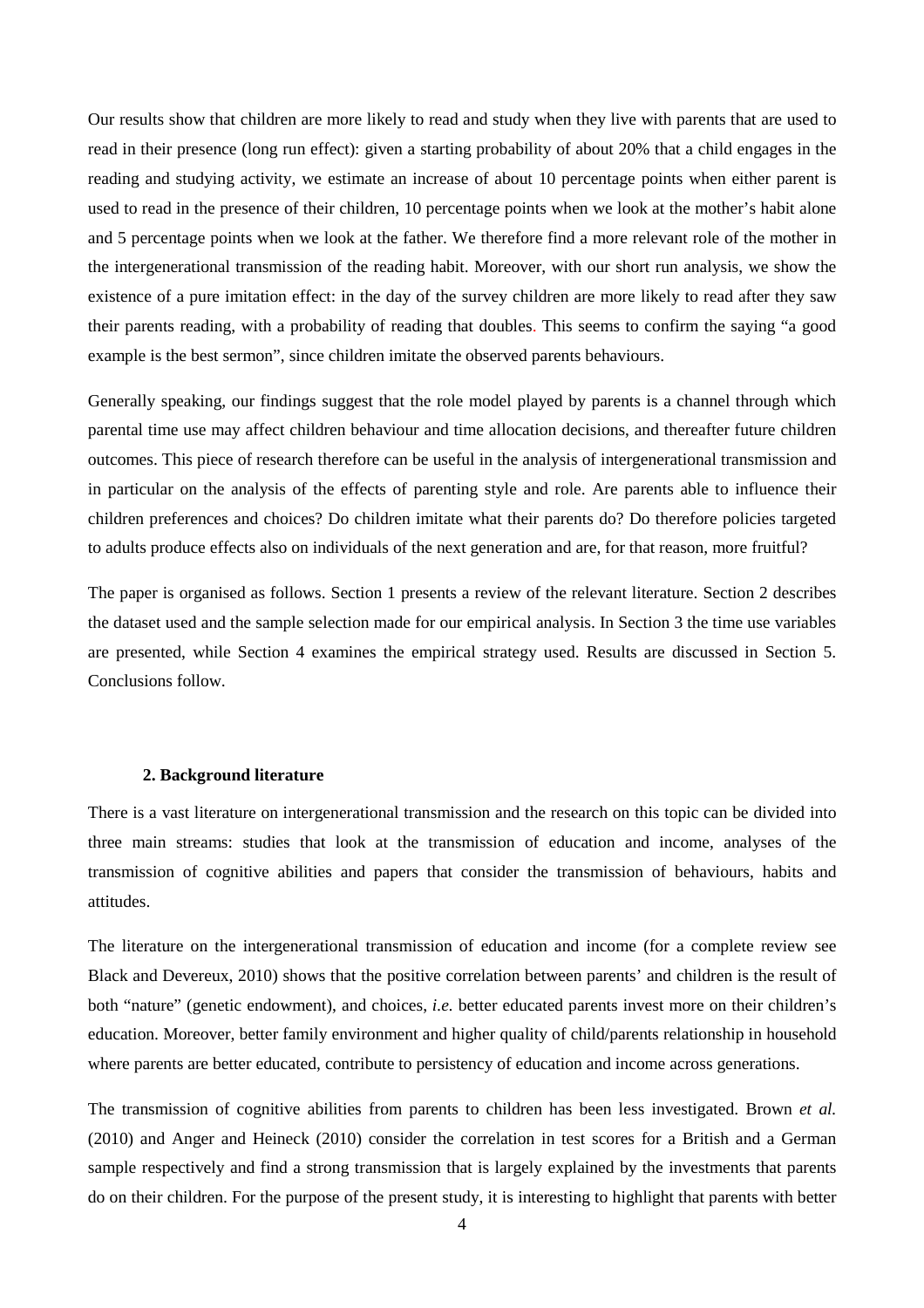reading skills are better able to help their children learn to read at home with positive effects on word fluency (see also Sènèchal and LeFevre, 2002). The opposite is true for the transmission of math abilities.

The last stream of the literature focuses on the transmission of preferences, habits and attitudes. In 1976 Robert Pollak discussed how preferences, especially in the short run, are influenced by other's people past consumption behaviours: individuals' preferences are such that they want to consume a given good when they observe other people around them already consuming that good. Waldkirch *et al.* (2004) analyse the transmission of consumption preferences and behaviours, Booth and Kee (2006) consider the intergenerational cultural transmission of norms regarding fertility, Jackson *et al.* (1997) and Louriero *et al.*  (2006) look at smoking habits, Lindbeck and Nyberg (2006) at the intergenerational transmission of norms related to work hard, while Wilhelm *et al.* (2008) study the intergenerational transmission of generosity and Dohmen *et al.* (2010) discuss the transmission of risk and trust attitudes. All these works, that aim at understanding how habits are transmitted and therefore which policies may be put into action to promote "good" habits and attitudes and to reduce "bad" ones, find that parents' influence their children preferences with their parental role, educational choices and behaviours.

The literature on the intergenerational transmission of time use preference and time allocation is certainly more scant and, as already mentioned, focuses more on labour supply (Del Boca *et al.*, 2000; Fernandez *et al.*, 2004; Kawaguchi and Miyazaki, 2010) and on domestic work time (Alvez and Miles, 2008). Only Mullan (2010) and Cardoso *et al.* (2010) study the time allocation of parents and children in human capital accumulating activities. Due to data limitation, none of these studies is able to identify the pure imitation effect. In particular, Mullan (2010), using a time use dataset for UK, found a positive association between parents' and children's reading, in the age range 13-18. Cardoso *et al.* (2010), investigate the association between parents and children time allocations in France, Germany and Italy. In their paper they use the Multinational Time Use Study and they focus on how adolescents in the age range 15-19 allocate their time into three different activities (reading and studying, socialising and watching TV) and how this time is affected by parents' time use decisions. By considering children between 6 and 15 years of age, we therefore extend their analysis to younger children. The Italian dataset, in fact, is one of few Time Use dataset that provides a time diary also for children older that three years. This allows us to study which activities both parents and children do in the selected day, where they perform these activities and which family member is present. Moreover, compared to the harmonised dataset used by Cardoso *et al.* (2010), our dataset contains a richer set information and a large sample of siblings in the age range of interest that allow us to identify the imitation effect.

All the studies on intergenerational transmission share the methodological problem of how to separate "nurture" from "nature", *i.e.* of how to isolate the effect of the parents' variable of interest on the children's variable from the effect of a more general family effect, including common genetic traits between parents and children. This problem has been solved in different ways: Loureiro *et al.* (2006) and in Brown *et al.*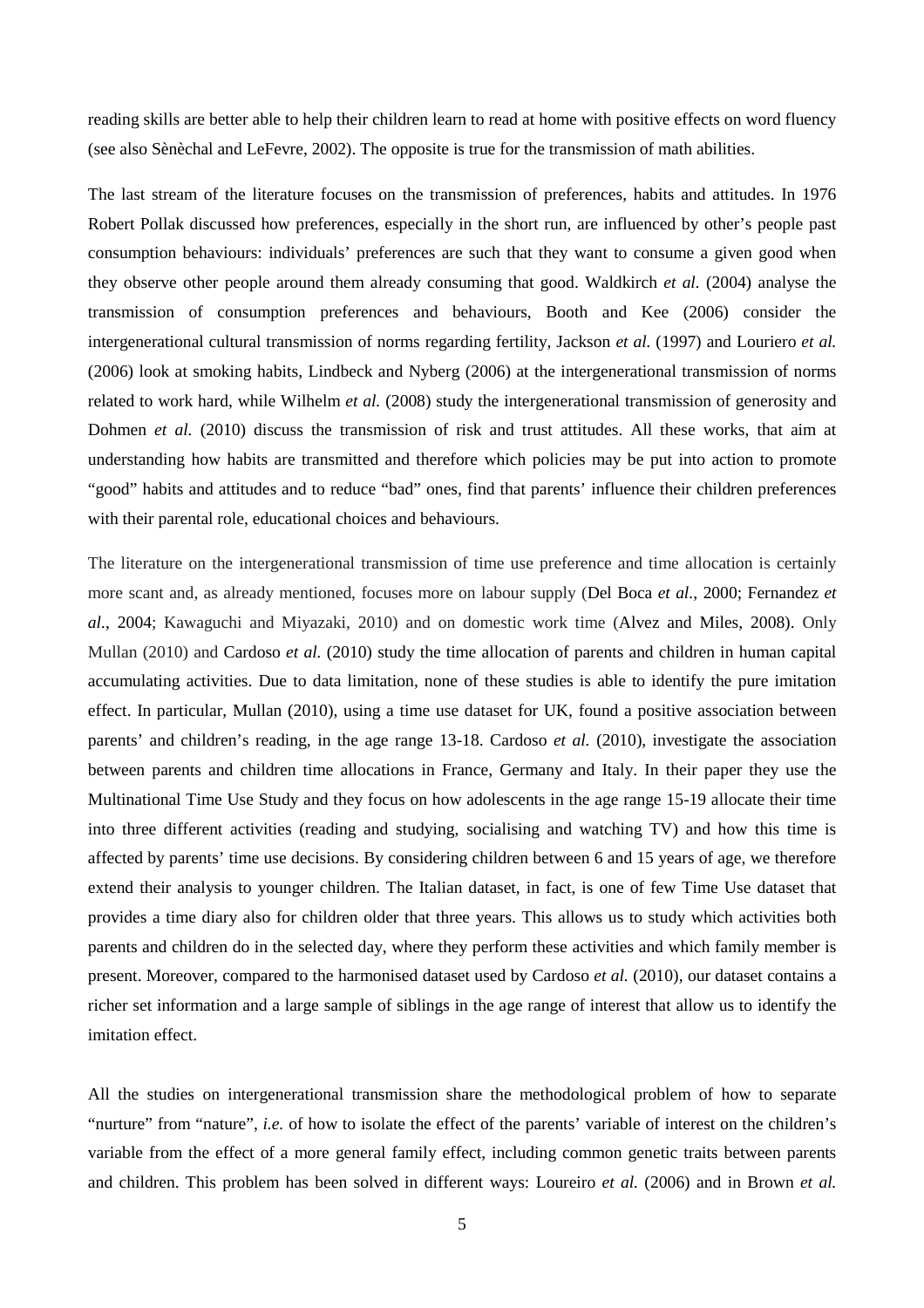(2010) use instrumental variables, Akee *et al.* (2008), Black *et al..*, 2005 and Holmlund *et al.* (2008) use diff in diff estimation when changes and reforms occur. Other authors exploit datasets in which either twins or adopted children are present to use a fixed effect approach. The presence in a dataset of individuals that share the same genetic traits but that live in different families (for example the children of twins, as in Behrman and Rosezweig, 2002, in Currie and Moretti, 2007, and in Pronzato, 2011) or that have a common family background, but did not receive the same genetic transmission (for example natural and adopted children as in Plug, 2004) or, finally, individuals for which information is available for both natural and adoptive parents (as in Bjorklund *et al.*, 2006) allows to disaggregate the effects of genetic transmission form the effects of family environment.

In our dataset the number of twins is too small and we are not able to isolate the effect of nature from the effect of nurture. By exploiting the presence of a large number of siblings, however, we are able to disentangle, in our short run model, the effect of pure imitation from the overall effect of nature and nurture, comparing the reading decisions of a child who has seen her parents reading, with that of her brother or sister not exposed to the same example from parents.

#### **3. Data and sample selection**

In order to spot the existence of intergenerational transmission of preference for reading and studying activities we resort to the Time Use Survey (2002-2003) conducted by ISTAT, that covers 21,075 households and reports information on each household member.

An individual questionnaire containing socio-demographic information and a time diary were collected. All members older than three years completed the time diary on a selected day<sup>3</sup>. In each municipality covered by the survey, households were divided into three groups and each group was asked to fill in the daily diary on a different day: a weekday, Saturday or Sunday<sup>4</sup>. Our analysis is based on diaries completed both during weekdays and weekend days. The diary reports information on the time spent on a large number of tasks. Activities are coded by the respondent as main or secondary activities<sup>5</sup>.

For our empirical analysis we selected a sample of children in the age range 6-15, having at least one sibling in the same age range and living in a household where both parents are present. We excluded children for which the diary was filled in on a "special" day (own, sibling or parents' vacation or sickness day) and for which not all parents or not all children in the relevant age range filled the diary. We also excluded all children for which one or more variables used in the econometric analysis of Section 4 were missing. Our final sample consists of 1,447 children from 681 households.

l

 $3$  The time diary of very young children was completed by parents.

<sup>&</sup>lt;sup>4</sup> The oversampling of weekend diaries was a deliberate choice of the data collector (ISTAT).

<sup>&</sup>lt;sup>5</sup> For example, someone may be cooking and watching television or cooking and looking at the children. It is the respondent that chooses which of the activities is the main one and which is the secondary one.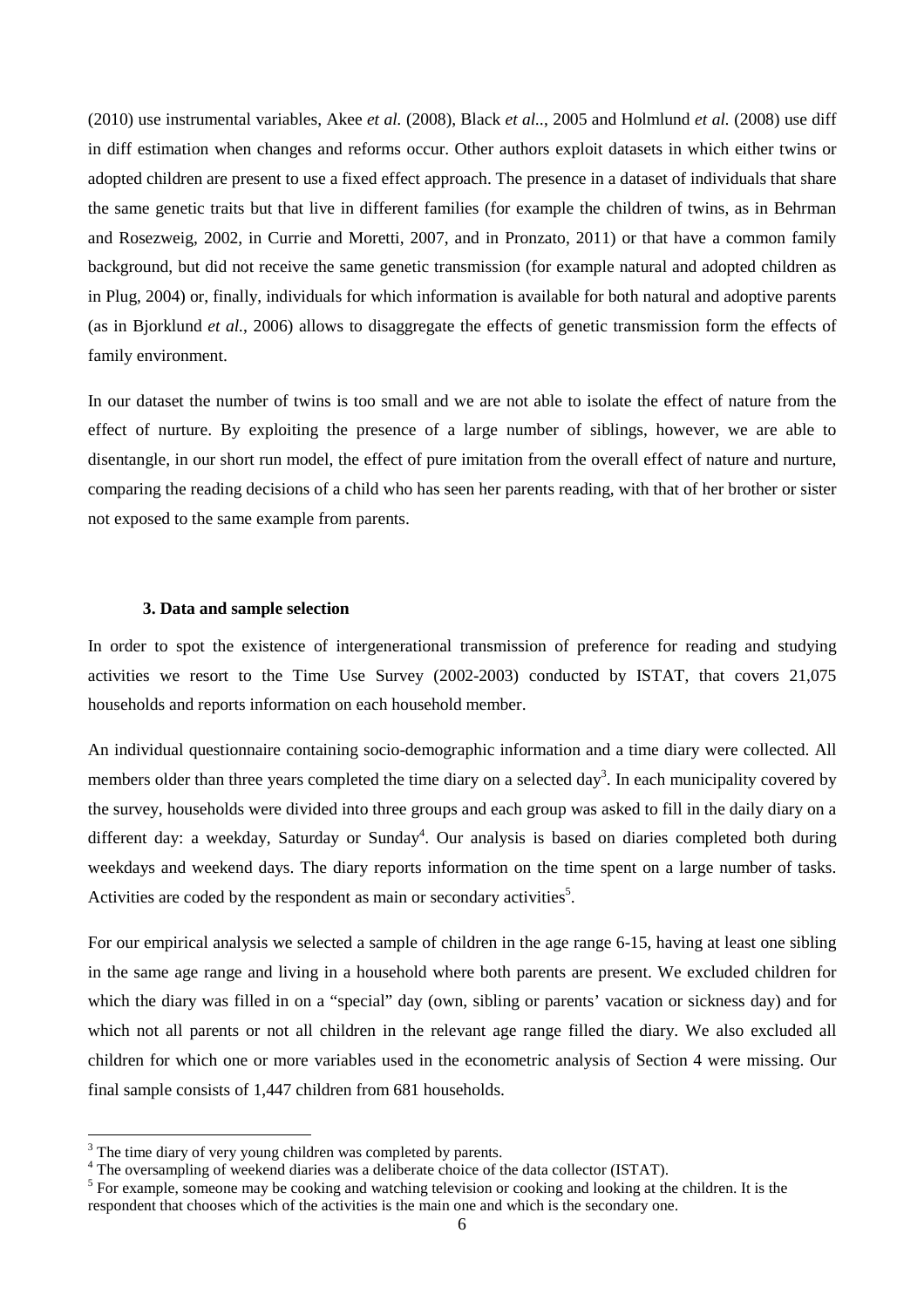#### **3.1. Time use variables definition and sample descriptive statistics**

The aim of our analysis is to run intergenerational-type regressions to investigate whether children are more likely to allocate time to studying and reading activities when their parents have the habit of reading in their presence and when they observe their parents doing the activity in the day of the survey. Crucial to this purpose is the availability of information on where the activities are performed, that allows us to derive a measure of the time spent by parents reading or studying in the presence of their kids.

We define the content of the reading activities as follows:

- *For the children*: we consider whether the child is studying, reading or doing homework on her own, helping siblings in doing homework, talking and reading to the siblings. Notice that this measure only include time autonomously spent by the child in these activities (i.e. with no adult doing the activity with her) and that is defined by the child as primary activity.
- *For the parents*: we consider whether the parent is studying or reading in the presence of her children or helping children in doing their homework, talking and reading to the children. The above mentioned activities are included when declared both as a primary or secondary ones.

For simplicity, we refer to these activities as to "Reading and Studying" activities hereafter.

Table 1 reports the basic description of the allocation of time to reading and studying activities in our sample. Looking at participation rates, we observe about 34% of the mothers and 30% of the fathers engaged in the reading activity under the eyes of their children in the sampled day, and the percentage of children that read is 30%. This low percentage is certainly affected by the fact that 24% of our children spent in the survey day more than 5 hours in school and we excluded reading and studying activities done at school. As a consequence, the corresponding observed average times are very low, especially for the parents (about 12 minutes for mothers and 10 for fathers) $6$ .

Descriptive statistics reveal the association between parents' and children use of time: Table 2, in fact, shows that children have twice the probability of reading if at least one of the parents reads in their presence. This is true also when we disaggregate by birth order within the sample. The effect seems stronger for mothers than for fathers.

 $\overline{a}$ 

<sup>&</sup>lt;sup>6</sup> If children spend many hours at school they are less likely to see their parents reading.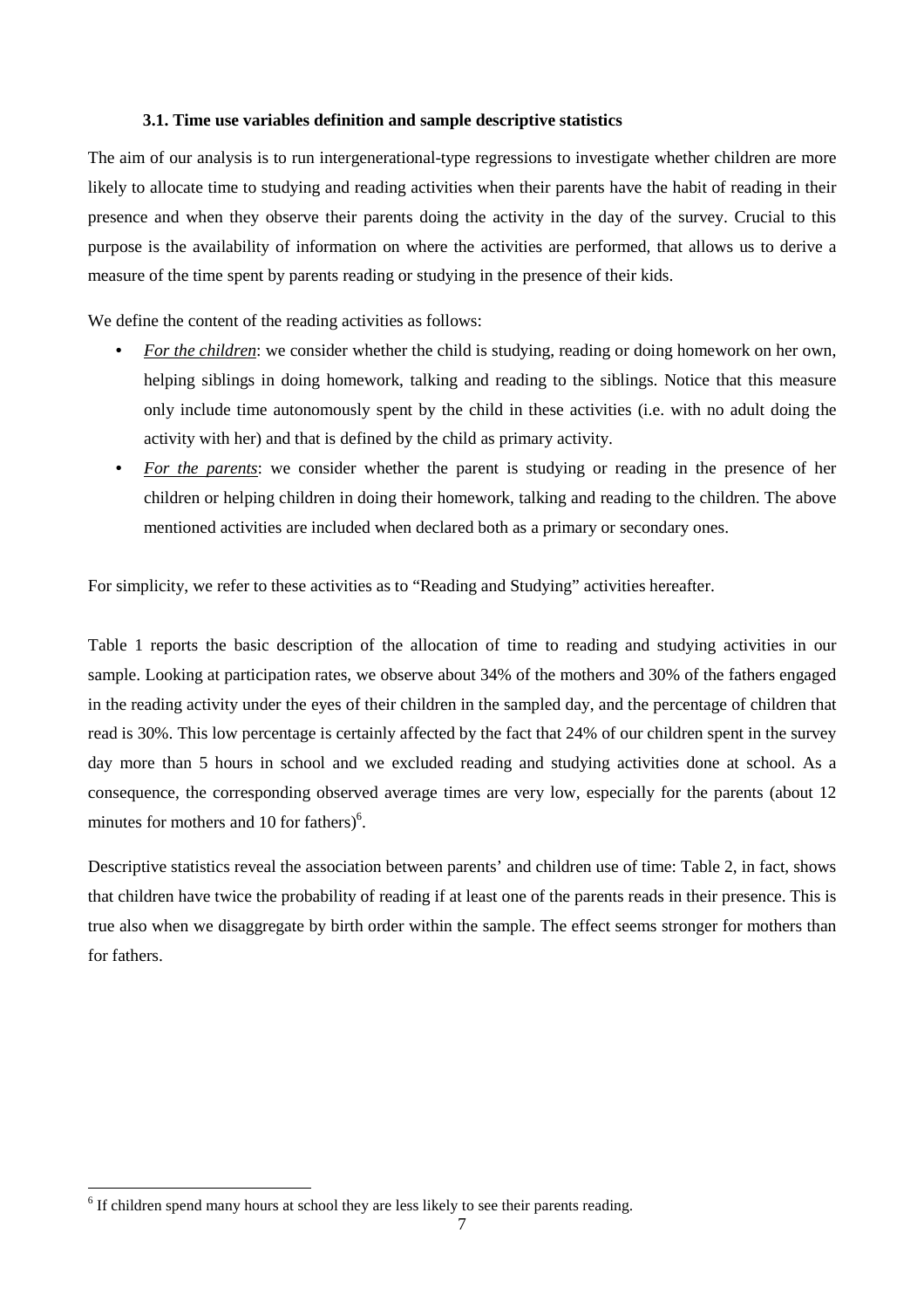| Time allocated – Minutes   |         |         |         |            |  |  |
|----------------------------|---------|---------|---------|------------|--|--|
|                            | Child   | Mother* | Father* | Mother     |  |  |
|                            |         |         |         | or father* |  |  |
| Mean                       | 29,8    | 12,1    | 9,9     | 16,8       |  |  |
| Sd                         | (56.90) | (27.40) | (22.65) | (29.83)    |  |  |
| Median                     |         | 0       |         |            |  |  |
| Obs                        | 1447    | 1447    | 1447    | 1447       |  |  |
| <b>Participation rates</b> |         |         |         |            |  |  |
|                            |         |         |         |            |  |  |
|                            | Child   | Mother* | Father* | Mother     |  |  |
|                            |         |         |         | or father* |  |  |
| Mean                       | 0.30    | 0.34    | 0.29    | 0.47       |  |  |
| Sd                         | (0.46)  | (0.48)  | (0.45)  | (0.50)     |  |  |
| Median                     |         |         |         |            |  |  |

# **Reading and Studying activity**

\* in the presence of one of their children

#### **Table 2**

### **Child reading probability conditional on parental reading in their presence**

| <b>Overall</b>      |        |       |                                         |       |                     |       |       |
|---------------------|--------|-------|-----------------------------------------|-------|---------------------|-------|-------|
|                     | Mother |       | Father                                  |       | Parent              |       |       |
|                     |        |       | Not reading Reading Not reading Reading |       | Not reading Reading |       | Total |
| Child does not read | 708    | 306   | 747                                     | 267   | 583                 | 432   | 1014  |
| $\frac{0}{0}$       | 74,6%  | 61,5% | 72,3%                                   | 64,5% | 76,7%               | 62,7% | 70,1% |
| Child read          | 241    | 192   | 286                                     | 147   | 177                 | 256   | 433   |
| $\frac{0}{0}$       | 25,4%  | 38,6% | 27,7%                                   | 35,5% | 23,3%               | 37,3% | 29,9% |
| Obs                 | 949    | 498   | 1033                                    | 414   | 760                 | 687   | 1447  |
|                     |        |       | <b>First child</b>                      |       |                     |       |       |
| Child does not read | 308    | 118   | 315                                     | 111   | 254                 | 171   | 426   |
| $\%$                | 68,6%  | 50,9% | 65,0%                                   | 56,6% | 70,6%               | 53,3% | 62,6% |
| Child read          | 141    | 114   | 170                                     | 85    | 106                 | 150   | 255   |
| $\%$                | 31,4%  | 49,1% | 35,1%                                   | 43,4% | 29,4%               | 46,7% | 37,4% |
| Obs                 | 449    | 232   | 485                                     | 196   | 360                 | 321   | 681   |
|                     |        |       | Second child                            |       |                     |       |       |
| Child does not read | 356    | 160   | 377                                     | 139   | 293                 | 224   | 516   |
| $\frac{0}{0}$       | 79,3%  | 69,0% | 77,7%                                   | 70,9% | 81,4%               | 69,8% | 75,8% |
| Child read          | 93     | 72    | 108                                     | 57    | 67                  | 97    | 165   |
| $\%$                | 20,7%  | 31,0% | 22,3%                                   | 29,1% | 18,6%               | 30,2% | 24,2% |
| Obs                 | 449    | 232   | 485                                     | 196   | 360                 | 321   | 681   |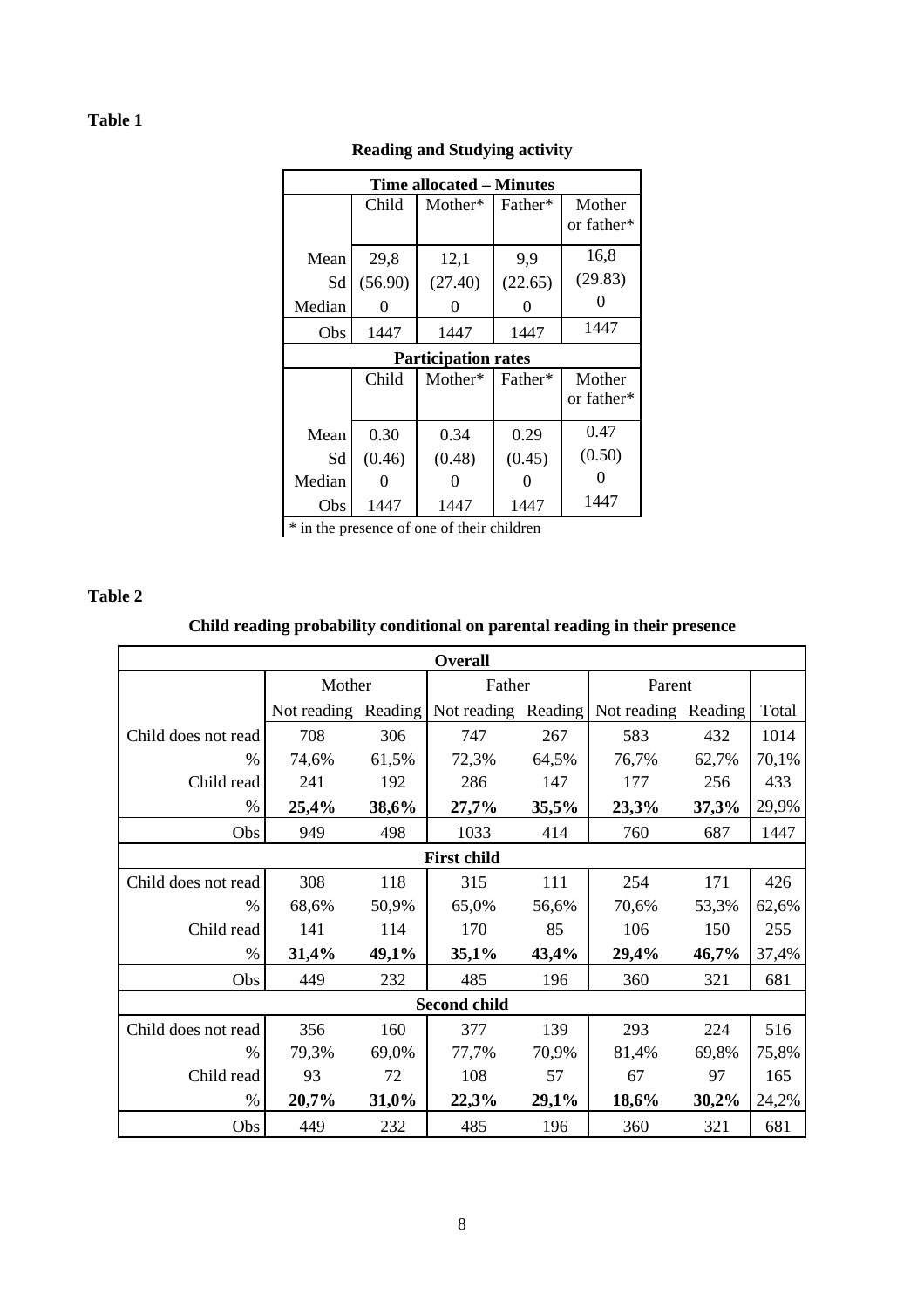Table 3 shows parents' probability of reading by educational level. Education is certainly an important variable in explaining reading habits, and in fact our data show that more educated parents read more. Better educated parents teach their children the importance of reading and studying and provide them with books. By inserting parents' education in our long run empirical analysis we control for this effect, while with the short run analysis we underline the role of imitation that can become more relevant for children with low educated parents.

#### **Table 3**

| <b>Mother education</b> | <b>Father education</b>             | Obs | <b>Mother reading</b> | <b>Father reading</b> |
|-------------------------|-------------------------------------|-----|-----------------------|-----------------------|
|                         | Compulsory school Compulsory school | 640 | 28,3%                 | 22,8%                 |
|                         | High school                         | 145 | 29,0%                 | 43,4%                 |
|                         | University                          | 10  | 40,0%                 | 20,0%                 |
|                         |                                     |     |                       |                       |
| High school             | Compulsory school                   | 152 | 28,3%                 | 21,1%                 |
|                         | High school                         | 335 | 43,3%                 | 28,4%                 |
|                         | University                          | 64  | 46,9%                 | 45,3%                 |
|                         |                                     |     |                       |                       |
| University              | Compulsory school                   | 7   | 71,4%                 | 28,6%                 |
|                         | High school                         | 48  | 47,9%                 | 54,2%                 |
|                         | University                          | 46  | 54,3%                 | 41,3%                 |

**Parents' reading probability in the presence of children by education** 

In Appendix 1 the summary statistics of the variables used in the empirical analysis are showed. The 681 families considered have on average 4.56 member. In particular, we have 434 families with two children in the relevant age range and 247 families where three or more children in the relevant age range are present. Only 8% of fathers and 7% of mothers have a college education, while 55% of both mothers and fathers have

less that secondary education. 30% of mothers never worked, while only 23% has a full time job and 9% works part time. Almost all fathers work: 7% as white collars, and 10% as self employed. Only 6% of the fathers is unemployed. More than half of the sample lives in the Southern regions (56%) while 31% lives in the North and 14% in the Centre.

#### **4. Empirical strategy**

The large proportion of zero values in the relevant time use variables highlighted in the previous section rules out any meaningful modeling of the amount dedicated to the reading and studying activity (through either tobit, or double hurdle specifications). Due to this feature, we chose as relevant measure of time the participation to the reading and studying activity (in the presence of the children as far as parents are concerned). In doing so, we also hope to mitigate measurement error problems that typically affect diary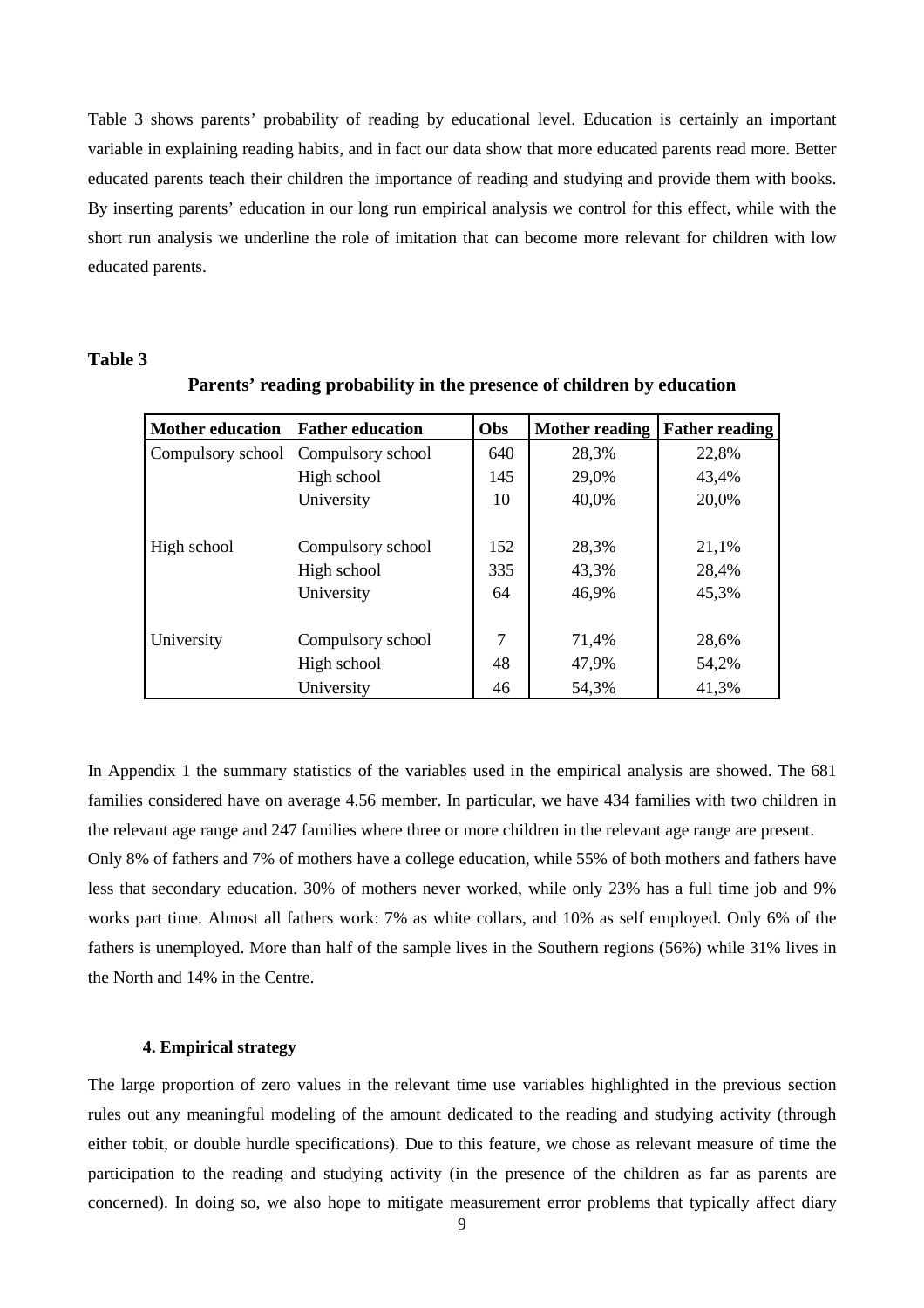based time use information, since the observed participation decision is likely to be a more reliable measure of the underlying behavior, compared to the exact amount of time spent.

We follow two fundamental approaches to estimation: a "long run" model, consisting of OLS intergenerational type regressions for the reading habit, and "short run" household fixed effect models, where we aim at identifying the impact of the role model exerted by parents, exploiting different exposure of sibling to parents' example within the same household.

**In the long run** approach we are interested in regressing an indicator for the participation of the child *i* of household *j* into reading and studying activities, say *child*  $\mathsf{r}$  *rs*<sub>*ii*</sub> on a measure of reading habit at the family level capturing whether the child is used or not to see their parents reading. Therefore, we take as crucial *regressor a variable, say parent\_rs<sub>j</sub>*, indicating if the parent has been observed reading in the sampled day by any of the children of household *j*, arguing that this captures the family habit.

We look at parents jointly and also to mother and father role separately, and we estimate three specifications including: a) an aggregate measure of mother and father participation to the reading activity in the presence of their children,  $(m+f)$ <sub>*rs*<sub>ij</sub></sub>, which denotes participation of either the mother or the father; b) mother participation,  $m_r s_{ij}$ ; c) father participation  $f_r s_{ij}$ .

In order to isolate the partial effect of parents' time allocation choice, we control for a number of exogenous characteristics of the child  $(Z_i)$ , and of the household.

The intergenerational regressions are estimated with pooled linear probability models:

child 
$$
rs_{ij} = \beta_0 + \beta_1
$$
parent  $rs_j + \beta_2 Z_i + \beta_3 X_j + u_{ij}$ 

On the right handside we control for child's age, inserted in  $Z_i$  through a dummy equal to one if the child attends middle or high school (*middle/high school*) since in terms of differences in time use and school habits the major change comes from the transition from primary school to middle school (and less from middle school to high school). We allow also the intergenerational coefficient  $\beta_1$  to vary across child's age by interacting the parents' time variable with the child's age indicator. The gender dummy *girl* capture possible systematic differences in time use habits linked to the gender of the child. Moreover, we interact it with the parents' reading and studying time, in order to account for differences in the transmission of time use habits from parents to children related to the sex of the child (the literature emphasizes the relation between parents and same sex children). We also control for the child birth order inserting the dummies *birth order: second* and *birth order: third*.

Turning to characteristics at the household level *X <sup>j</sup>* , they comprise *father* (*mother*) *age* (linear and quadratic term); and education, distinguished among 8 years of schooling (reference group), lower or upper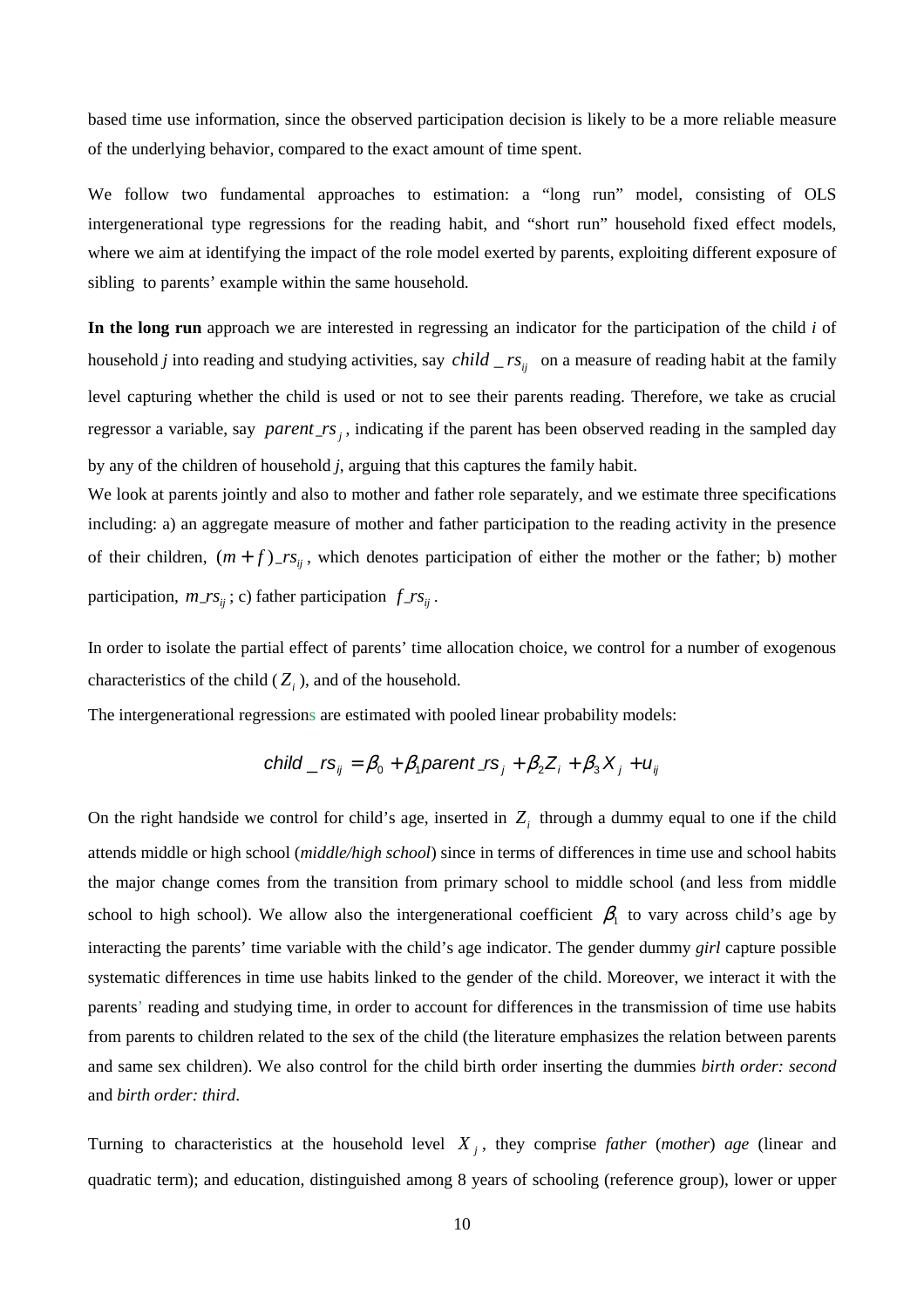secondary schooling (2 to 5 year of secondary education), *father* (*mother*) *high school*, some university degree (2 or more years), *father* (*mother*) *college*. A further set of dummies captures heterogeneity in preferences for work and possibly income across families, considering information about parents' occupational status, profession and working histories. These are *mother always housewife,* that isolates the effect of living in a household where the mother never worked, neither when the children were younger, nor currently; *mother full time*; *father unemployed*, including both unemployed and out of the labour force; *father high professional position* and *father self-employed*. We also control for family size, given by the total *number of components* in the household, adults and children. Moreover, we control for systematic differences across different Italian regions, due to different unemployment rates, labour market conditions, childcare availability and living costs faced by households (dummies *Center*, *South*, while North is the reference group). We also control for the type of sampled day using two different dummies: *time diary completed during the week end*, that is child specific since siblings may compile the diary in different days, and *time diary completed during the summer* that is household specific (since the month of the interview is the same for the whole family). The introduction of this last variable has been motivated by the fact that during the summer children have no school and spend more time in physical activities outdoor. Therefore, it is likely that they read and study less and that they are less exposed to the reading example by their parents.

**In the short run** approach, since we want to measure the imitation effect, we only consider the child's reading episodes that occurred after having seen the parents reading. The dependent variable is therefore a binary measure, say *child*  $\mathsf{r}$  *rs*  $\mathsf{r}$  *im*<sub>*ii*</sub> indicating whether the child participates to the reading activity. For children who observe their parent to read we restrict the observational period from the first time when the parent has been seen reading to the end of the day; for children whose parents did not read at all in their presence, we look at the participation into reading activity during the whole day.

The core of our short run empirical strategy for identification is to exploit repeated observations on siblings to purge out unobserved heterogeneity at the household level. Therefore, the crucial regressor we rely on is a child-specific measure of parents' engagement into the reading activity that occurred in the presence of each child, say *parent\_rs*<sub>ij</sub>. The latter measure is child-specific because siblings may have seen or not their parents reading in the survey day, and, given the fixed weekly scheduling of children engagements in this age range, this difference in exposure to treatment in the survey day is likely to be either random or exogenous to the child's reading decision in that day<sup>7</sup>.

Our short run model is a household fixed effect linear probability model:

l

<sup>&</sup>lt;sup>7</sup> We investigate to what extent the time spent at home by each child depends by her own preferences. To proxy for child's preferences we constructed three indicators of child's preferences over engaging in physical or mental activities and on spending time outdoors. We did not find any significant correlation between time spent at home and child's preferences after controlling for child's and family characteristics. Analytical results are shown in Appendix 3.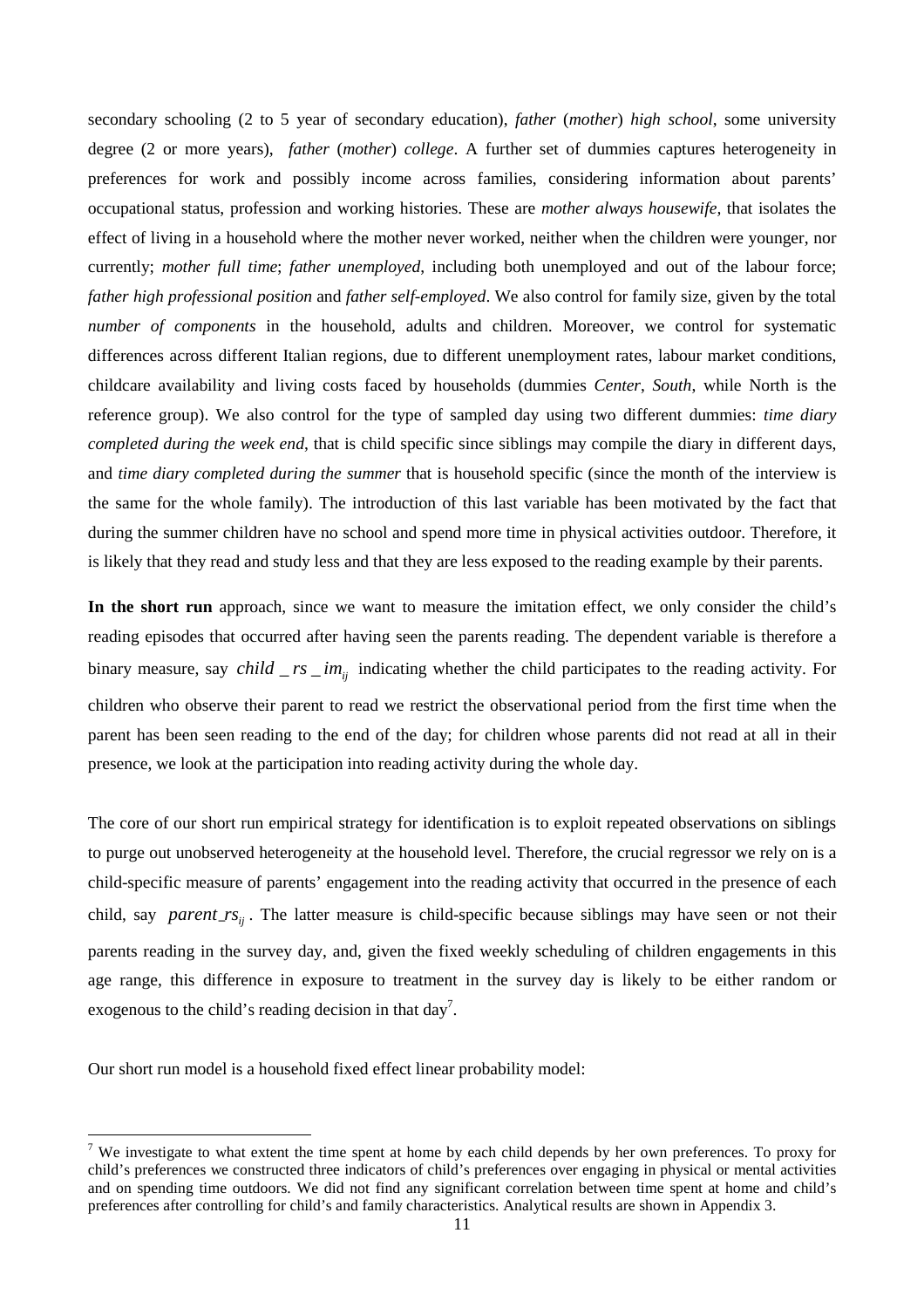### child \_ rs \_ im  $_i = \gamma_0 + \gamma_1$  parent \_ rs  $_{ii} + \gamma_2 Z_i + \mu_i + \varepsilon_{ii}$

Within this estimation approach all the observable regressors that are invariant within the family  $(X_j)$  are swept out, but the intergenerational parameter  $\gamma_1$  captures the imitation effect (the parents' example)  $\gamma_1$  can be estimated net of the whole set of unobservable confounders at the family level  $(\mu_j)$ . These include unobserved environmental and genetic factors, that influence both the parents and children preference toward the reading activity as well as the educational message towards the importance of the reading activity that parents transmit to their kids (the parents sermon). It is well known that child specific unobserved heterogeneity is not eliminated through a fixed effect approach and can still be a source of bias for the parameter of interest. In the literature on child production function (see Todd and Wolpin, 2007, among others) where the interest lies in estimating the effect of parental investment on the child's outcome, it has been emphasized that child specific unobserved ability is a potential source of bias since parents might choose to invest more on kids with lower (unovserved) ability, and thereafter lower previous outcomes, in order to compensate for their disadvantage. In our framework this criticism is less likely to apply, since we look at the time allocation of parents into activity that are not directly targeted to children, and that, therefore, are not an input measure that is likely to react to unobserved child characteristics, as well as to previous children outcomes.

In Table 4 we cross-tabulate the observed reading activity of the children by treated and control group, where the first group is composed by children who have observed the parent reading activity, while the second by children who have not observed the same activity. The estimated probability that the child reads increases by about 50% (rising from 21% to 30%) for a kid who happens to observe either parents, and the pattern seems to be arising from observation of the mother: when the child see the mother reading her probability to read almost doubled (rising from 24% to 44%). On the contrary, no effect seems to emerge for fathers.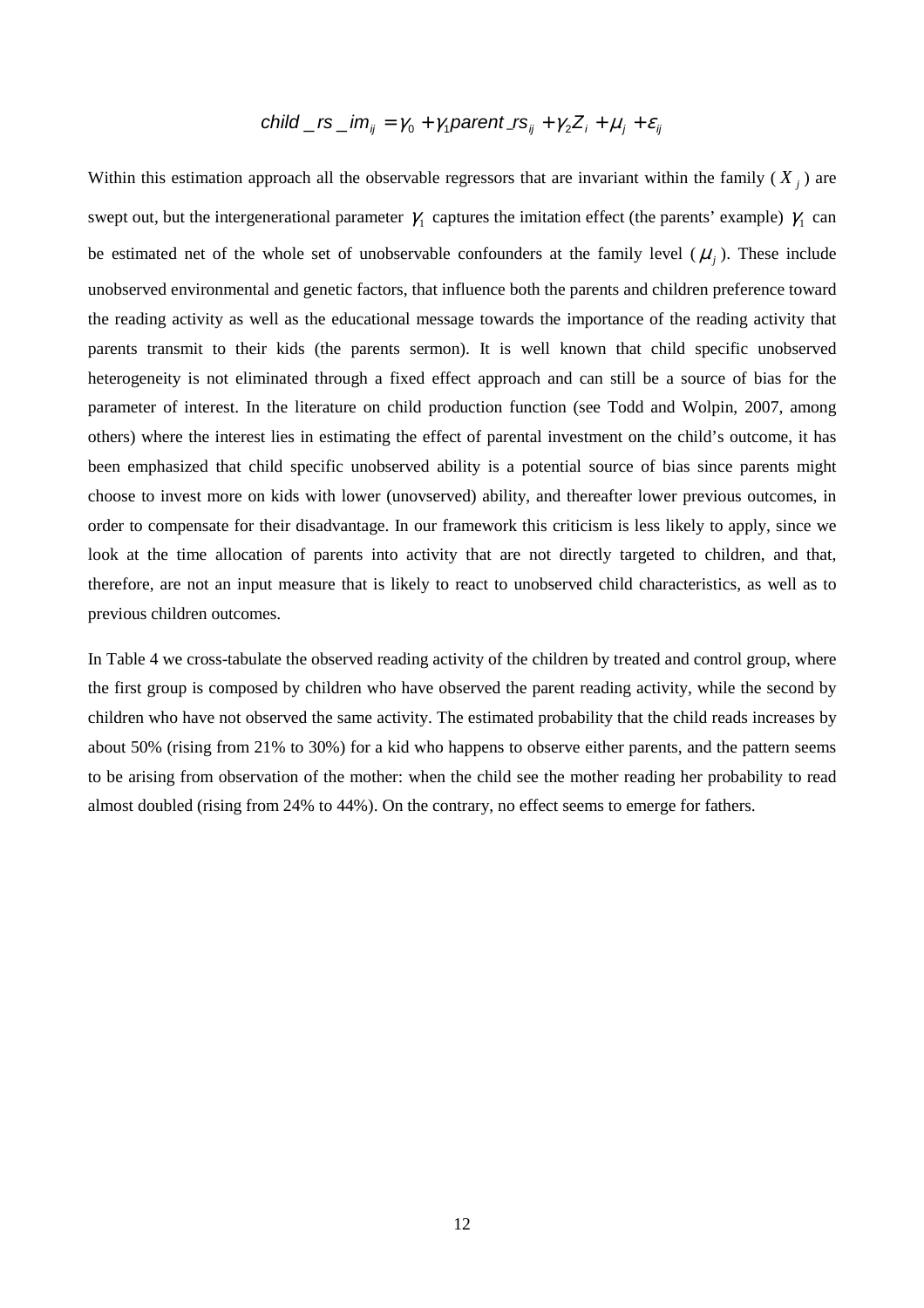| <b>Mother</b>       |                |         |       |  |  |  |  |
|---------------------|----------------|---------|-------|--|--|--|--|
|                     | Not reading    | Reading | Obs   |  |  |  |  |
| Child does not read | 807            | 210     | 1.017 |  |  |  |  |
| %                   | 75,1           | 56,3    | 70,3  |  |  |  |  |
| Child read          | 267            | 163     | 430   |  |  |  |  |
| %                   | 24,9           | 43,7    | 29,7  |  |  |  |  |
| Obs                 | 1.074          | 373     | 1.447 |  |  |  |  |
| <b>Father</b>       |                |         |       |  |  |  |  |
| Child does not read | 840            | 236     | 1.076 |  |  |  |  |
| $\%$                | 74,0           | 75,6    | 74,4  |  |  |  |  |
| Child read          | 295            | 76      | 371   |  |  |  |  |
| $\%$                | 26,0           | 24,4    | 25,6  |  |  |  |  |
| Obs                 | 1.335          | 312     | 1.447 |  |  |  |  |
|                     | <b>Parents</b> |         |       |  |  |  |  |
| Child does not read | 731            | 359     | 1.090 |  |  |  |  |
| $\%$                | 79,4           | 68,3    | 75,3  |  |  |  |  |
| Child read          | 190            | 167     | 357   |  |  |  |  |
| $\%$                | 20,6           | 31,8    | 24,7  |  |  |  |  |
| Obs                 | 921            | 526     | 1.447 |  |  |  |  |

**Sample frequency of children's reading activity by observation of parents' reading activity** 

Tables 5 displays some evidence about the existence of within family variability on which we base our identification strategy for the short run model. In this table we report the number of cases (individuals) belonging to families in which we observe at least one variation across components for the reading activity. More precisely, looking at the upper part of the table, we have 241 cases (families) where we have within sibling variation in the exposure to reading example from the mother, 204 cases of variation in exposure to reading from father, and 315 from either parents. As far as children are concerned, we observe 451 cases in families where one of the siblings reads after the mother, while another of the siblings does not, 384 cases with sibling variation after the father and 382 after either parents. Notice that among the above mentioned cases of useful variations on the right hand side, we are left with variability on the left hand side as shown in the bottom part of Table 5, where we count the records corresponding to within family variation of both adult reading and child reading.

#### **Table 4**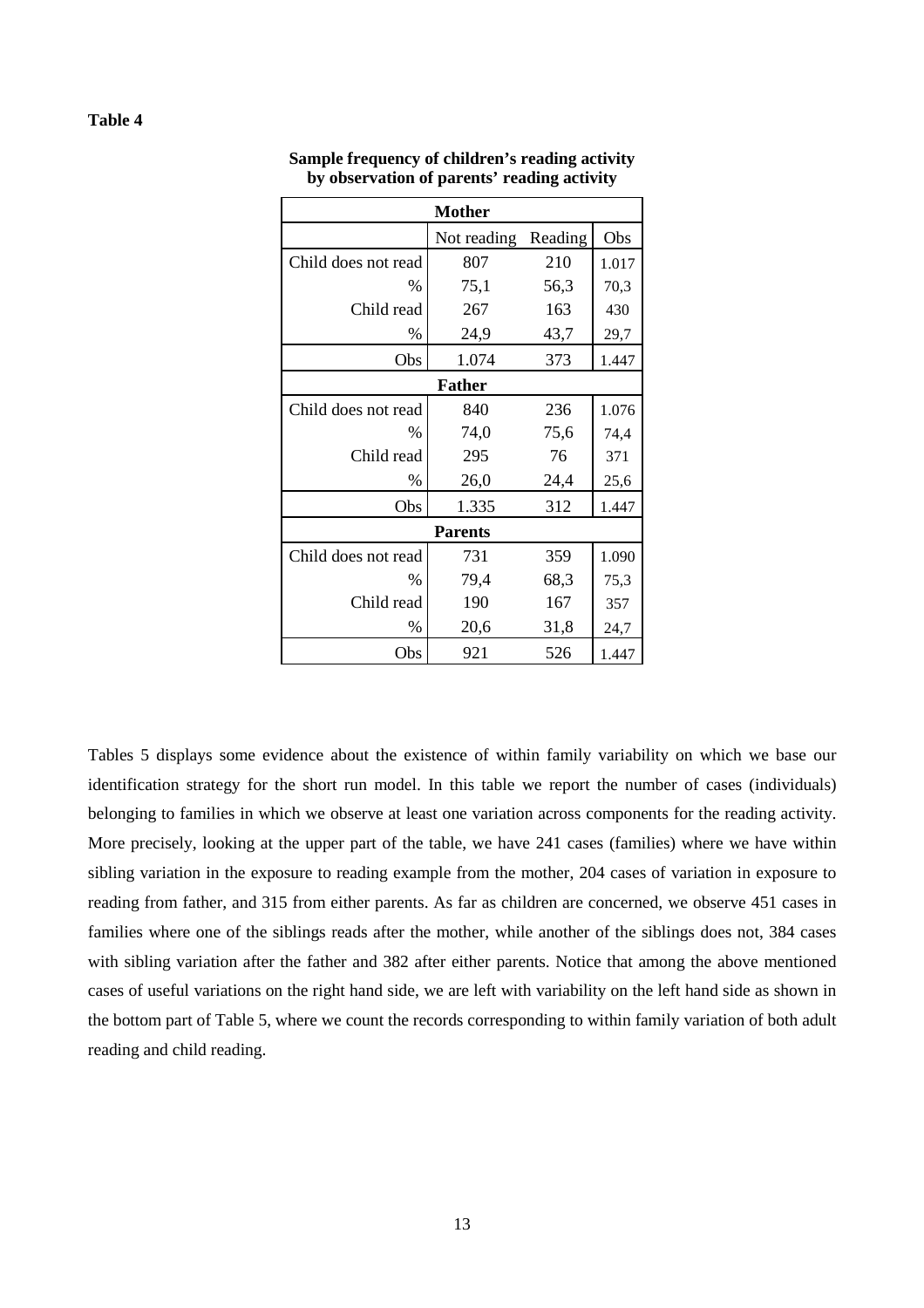#### **Table 5. Within family variability (individuals)**

| <b>Adult reading</b>                  |                     |        |                              |  |  |
|---------------------------------------|---------------------|--------|------------------------------|--|--|
|                                       | Mother              | Father | Mother or<br>father          |  |  |
| Obs                                   | 241                 | 204    | 315                          |  |  |
| $\%$                                  | 16,65               | 14,09  | 21,77                        |  |  |
| Number of obs                         | 1447                | 1447   | 1447                         |  |  |
|                                       | Child reading after |        |                              |  |  |
|                                       | Mother              | Father | Mother or<br>father          |  |  |
| Obs                                   | 451                 | 384    | 382                          |  |  |
| $\%$                                  | 31,17               | 26,53  | 26,39                        |  |  |
| Number of obs                         | 1447                | 1447   | 1447                         |  |  |
| Adult reading and child reading after |                     |        |                              |  |  |
|                                       | Mother              |        | Father   Mother or<br>father |  |  |
| Obs                                   | 112                 | 56     | 116                          |  |  |
| $\%$                                  | 46,47               | 27,45  | 36,83                        |  |  |
| Number of obs                         | 241                 | 204    | 315                          |  |  |

Finally, in Table 6 we present the same cross-tabulation of Table 4, restricted to the above mentioned subsamples of cases exhibiting within family variation. It is interesting to notice that while the pattern for the mother is very similar to that of Table 4, indicating that the subsample is representative of the original sample of size 1447, for the father now a very large difference emerges between treated and control group. We interpret this finding as evidence that the former is a selected subsample, i.e. children for which the father is observed reading by one of the siblings and not by the others are systematically different from the children entering our original sample.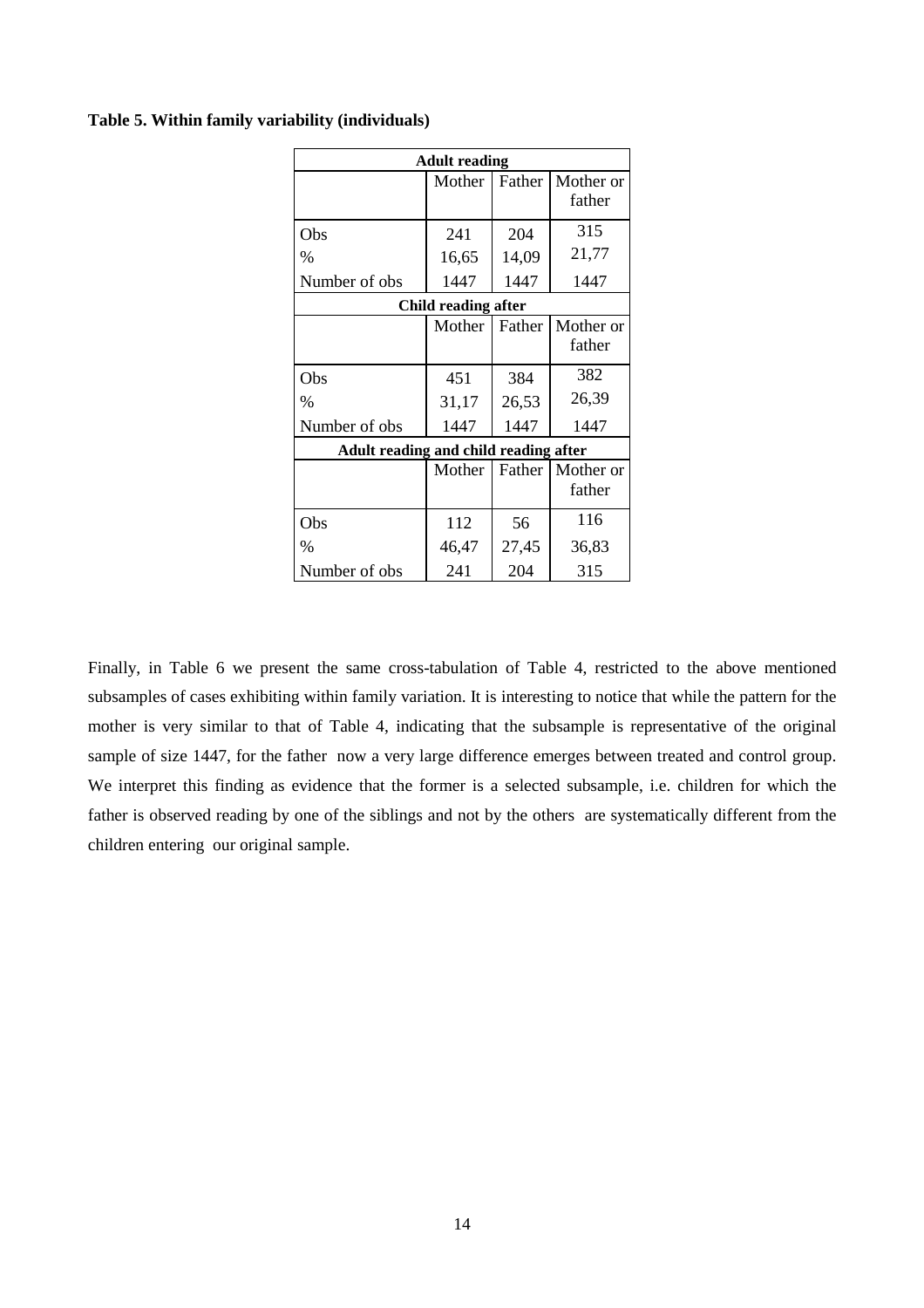|                    | Mother         |         |       |  |  |  |  |
|--------------------|----------------|---------|-------|--|--|--|--|
|                    | Not reading    | Reading | Obs   |  |  |  |  |
| Child doesn't read | 99             | 66      | 165   |  |  |  |  |
| $\%$               | 79,2           | 59,6    | 68,5  |  |  |  |  |
| Child read         | 26             | 50      | 76    |  |  |  |  |
| $\%$               | 20,8           | 43,1    | 31,5  |  |  |  |  |
| Obs                | 125            | 116     | 241   |  |  |  |  |
|                    | <b>Father</b>  |         |       |  |  |  |  |
| Child doesn't read | 93             | 75      | 1.076 |  |  |  |  |
| $\%$               | 91,2           | 73,5    | 74,4  |  |  |  |  |
| Child read         | 9              | 27      | 371   |  |  |  |  |
| $\%$               | 8,8            | 26,5    | 25,6  |  |  |  |  |
| Obs                | 102            | 102     | 204   |  |  |  |  |
|                    | <b>Parents</b> |         |       |  |  |  |  |
| Child doesn't read | 147            | 105     | 1.090 |  |  |  |  |
| $\%$               | 91,3           | 68,2    | 75,3  |  |  |  |  |
| Child read         | 14             | 49      | 357   |  |  |  |  |
| $\%$               | 8,7            | 31,8    | 24,7  |  |  |  |  |
| Obs                | 161            | 154     | 315   |  |  |  |  |

#### **Table 6. Within family variability (individuals) in relevant subsamples**

#### **5. Results**

We report in the following Tables 7 to 9 the estimated coefficients of main interest. Full estimation results are displayed in Appendix 2.

In Table 7 we display OLS estimation results for the long run model, where the intergenerational coefficient captures the association between parents' and children habit to read. We look at three separate specifications having as crucial regressor respectively a) an indicator for the cumulative parents' time (i.e. either the father or the mother engages into the reading activity in the presence of any children), b) the mother time only c) the father time only. For each of these three specifications we start by estimating raw correlations without inserting any controls (first column), then we condition to child's characteristics  $X$  (second column) and, finally, we extend the specification to the whole set of child and family characteristics *Z* , the interactions of parental time with child gender and child age, and the type of sampled day dummies (third column).

Starting with the parents' results in the upper part of the table, in column 1 the intergenerational correlation is estimated without controlling for any concomitant factor and it reveals that the probability that the child reads -predicted to be around 23% for children who do not observe their parents reading- significantly increases of about 14 percentage points when the children observe their parents to engage in the reading activity. In column 2 we added controls for child's characteristics. The intergenerational transmission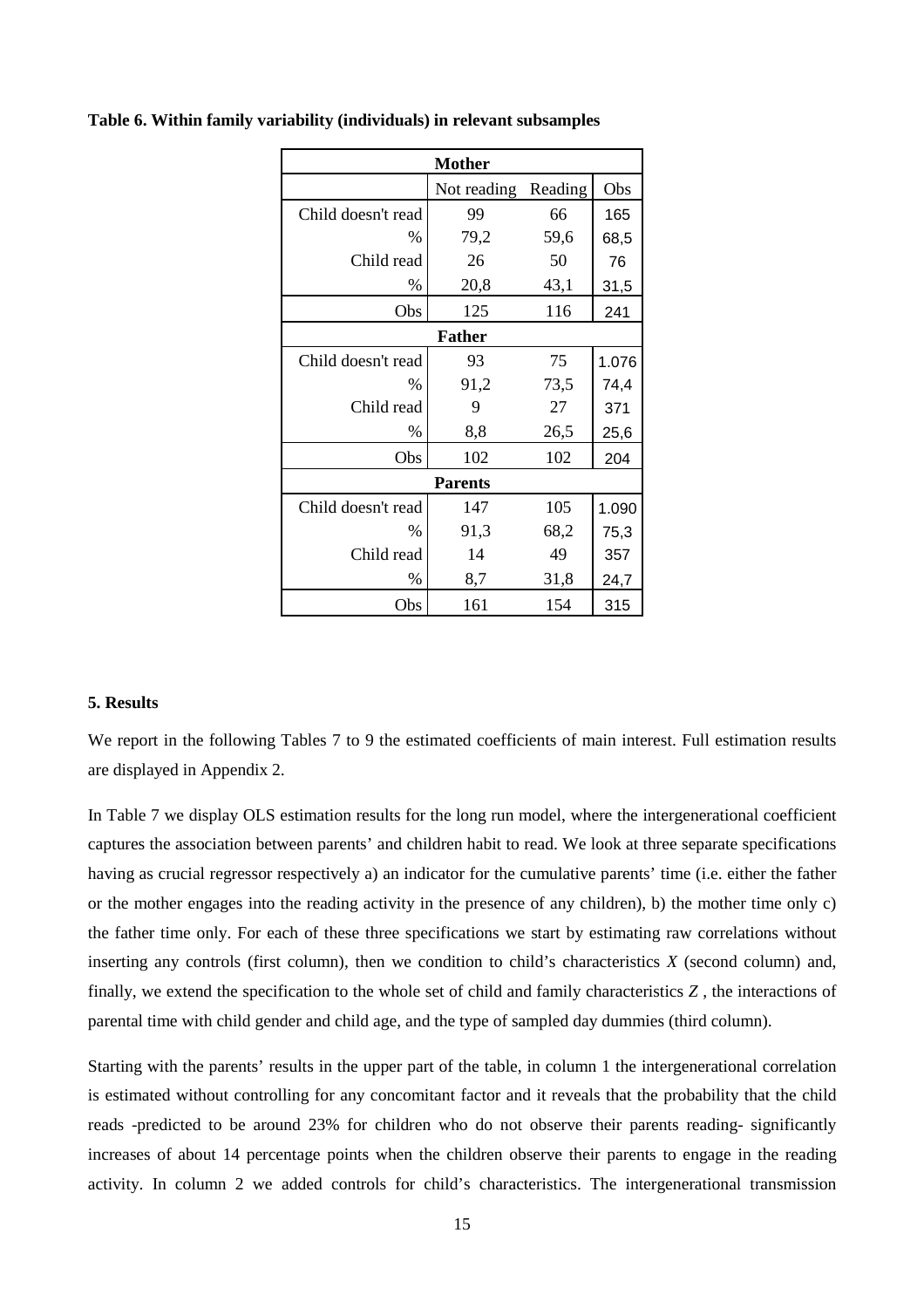variable has a small decrease and remains significant. We also observe a strong positive age effect on the reading probability, with kids in middle or high school age displaying a reading probability which is twice as much the reading probability of kids in primary school age, regardless the parents' reading behavior. In the following column 3, the intergenerational coefficient is purged out from an extended set of controls at the family level, and it is cut down to about 10 percentage points. Notice that the intergenerational coefficient keeps statistically significant and sizeable, since the estimated probability that a child engages in the reading activity in the absence of the example of their parents is estimated to be about 18% (implying a relative increase in the reading probability of the kid of over 50%). Finally, column 4 testifies that we did not succeed in our attempt to identify separate effects of parental influence according to the child's age and the child's gender, since in the presence of the corresponding interaction terms all the intergenerational coefficients loose their statistical significance.

Looking at mother and father separately, in the central and lower part of Table 7 respectively, we observe that the intergenerational parameter for the mother is uniformly much higher than that of the father in all specifications. In column 3, the mother's coefficient is double with respect to father's one (10 percentage) points vs 5). The greater importance of mother effect compared to father effect is in line with recent finding in intergenerational transmission of IQ (Anger and Heineck, 2010) and confirms the results of Cardoso *et al.* (2010).

We also performed a robustness check aimed at verifying if the observation of the reading activity of parents is not masking the effect of time spent at home by the kids. From these estimation results, contained in column 5 of Table A.1-A.3 in Appendix 2, it can be noticed that the intergenerational coefficient keeps unchanged with the inclusion of this further conditioning variable.

Overall, our long run results show that the intergenerational positive association in the reading habit, and in particular the transmission effect from mother to child, persists and keeps a relevant magnitude even after controlling for a set of observable child and family characteristics. Despite conditional on a large set of covariates, this positive association is likely not to capture the causal effect of the role model exerted by parents, and might be arising from unobserved factors including, beside others, the parents' sermons.

Within the short run identification strategy, we look at the child specific experience in the observation of the reading activity of parents, rather than at the reading habit of the latter, and at the child's behavior at the same time or after observing the parents (imitating behavior). The intergenerational coefficient captures now the effect of the parent's example and, within a family fixed effect approach, this is causal as far as unobservable differences between siblings are unrelated to their difference in exposure to parent's reading example.

Table 8 shows that the imitation effect is significant and of considerable magnitude for all three specification considered. Let's take column 2 as the preferred specification, since again interactions of parent's time variable with child's age and gender proves not to be significant. Having observed either parent reading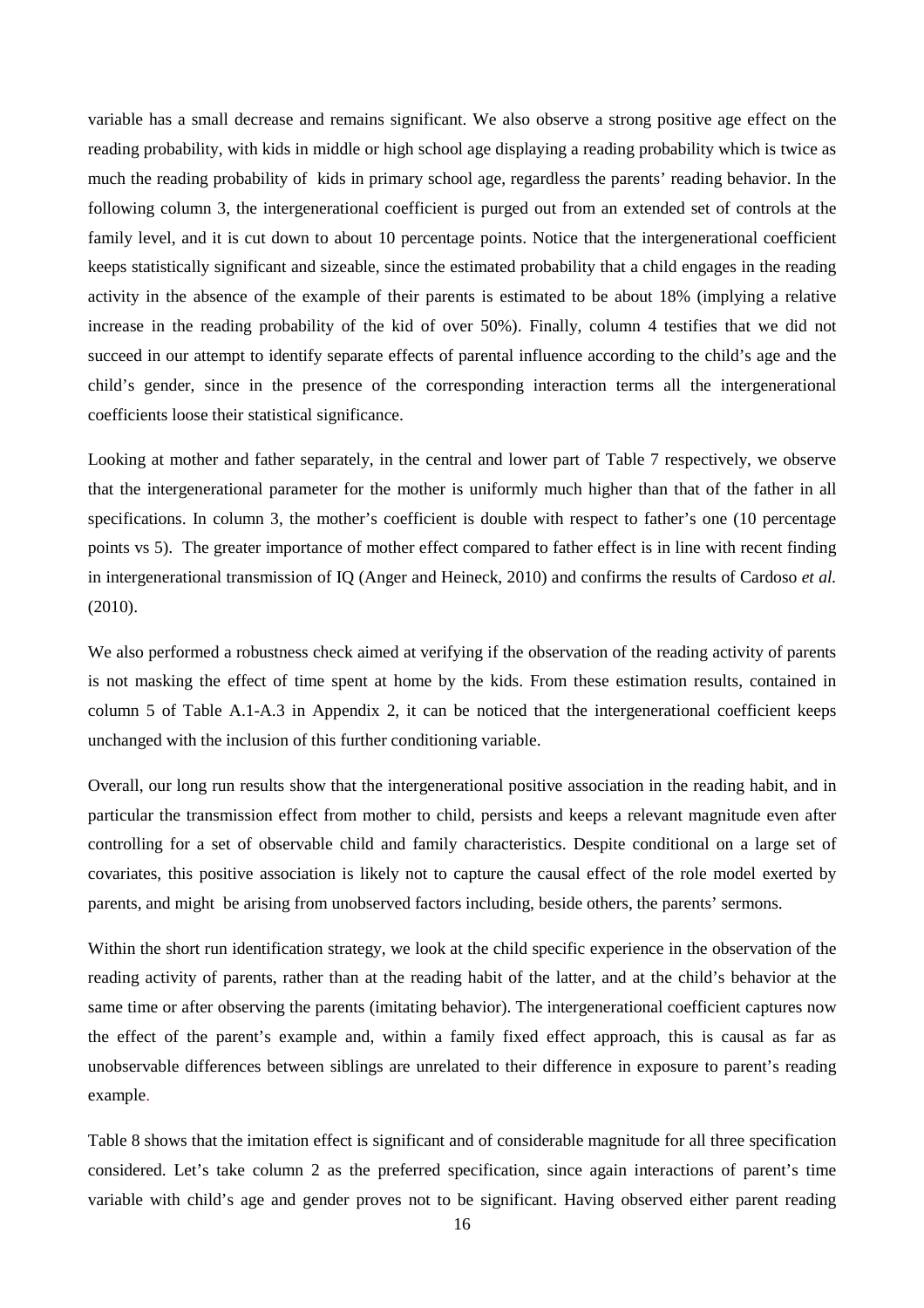makes a child about three times more likely to engage herself into the same activity either contemporaneously or afterword. The direct imitation of the mother alone leads to a probability that the child reads that is double with respect to children not observing their mothers reading. It is interesting to relate this family fixed effect coefficients with its OLS counterparts displayed in Table A5 in Appendix 2, which is similar in magnitude when estimated both on the family FE sample (241 children) and on the original sample (1447 children). This comparison suggests on the one side that unobserved heterogeneity is not a major source of bias in this short run setting and that the FE and original samples are not systematically different (a pattern that was already spotted in the previous section). Coming to the father's result, his direct imitation leads again to a doubling in the probability of reading. However, in Table A6 we find a confirmation that the FE subsample for father (204 children exposed differently to father's reading example) is strongly selected, since OLS estimates on the FE sample and on the original one diverge largely from each other. As a consequence, the father's finding should be interpreted with great caution.

In Table 9 we present a set of results we derived as a robustness check to corroborate our finding on the existence of an the imitation effect. The strategy we adopt here is much more stringent since we fix a point in time (4 pm) before which the parents can be observed by their children reading or not, while the behavior of children is observed after 3 pm (i.e. we allow activity overlapping for one hour span). Not surprisingly, the number of useful cases for estimation is now quite low, so that we can not identify separate effects, and only estimate the first specification, spotting a significant imitation effect directed to either parent, leading to a 100% increase of the probability that the child engages in the reading activity.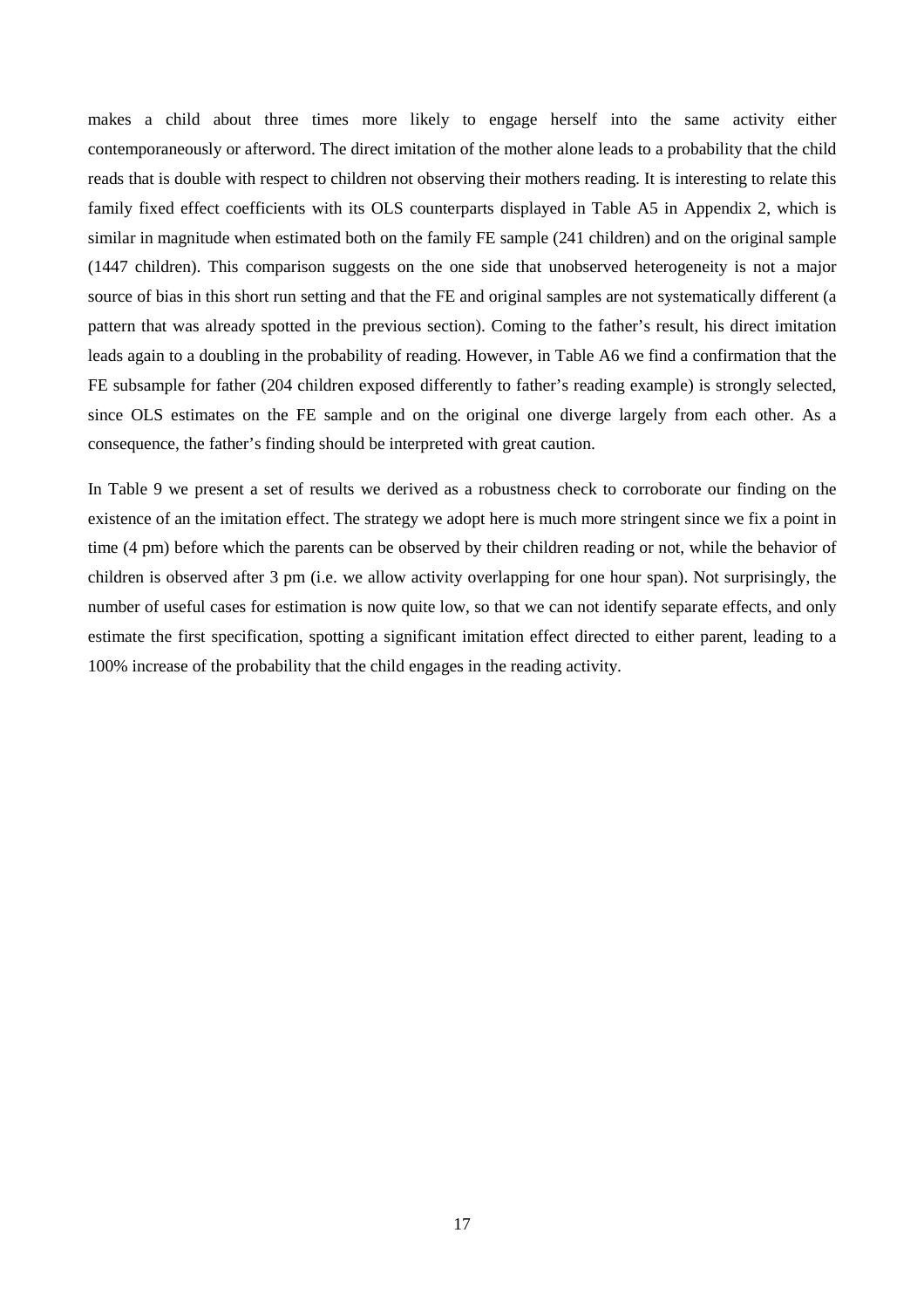#### **Estimated Intergenerational coefficients. Linear probability model, OLS results (long run)**

Child variable: *child\_rs* (=1 if child engages in reading or studying activity)<br>Parent variables: *parents\_rs* (=1 if any parent observed reading by any chidren) parents\_rs (=1 if any parent observed reading by any chidren)  $mother\_rs$  (=1 if mother observed reading by any children) *father\_rs* (=1 if father observe reading by any children)

| <b>VARIABLES</b>                | (1)      | (2)     | (3)     | (4)      |
|---------------------------------|----------|---------|---------|----------|
|                                 | Raw corr | Child   | Family  | Inter    |
| Reference $Prob(child\_rs=1)^*$ | 0,232    | 0,159   | 0,176   | 0,184    |
|                                 |          |         |         |          |
| parents_rs                      | 0.140    | 0.127   | 0.100   | 0.076    |
|                                 | (0.000)  | (0.000) | (0.000) | (0.052)  |
| middle and high school          |          | 0.153   | 0.146   | 0.127    |
|                                 |          | (0.000) | (0.000) | (0.000)  |
| parents_rs*middle/high school   |          |         |         | 0.040    |
|                                 |          |         |         | (0.382)  |
| parents_rs*girl                 |          |         |         | 0.007    |
|                                 |          |         |         | (0.878)  |
| Reference Prob(child_rs=1)      | 0,24     | 0,18    | 0,18    | 0,18     |
|                                 |          |         |         |          |
| mother_rs                       | 0.132    | 0.123   | 0.099   | 0.045    |
|                                 | (0.000)  | (0.000) | (0.001) | (0.296)  |
| middle and high school          |          | 0.154   | 0.138   | 0.126    |
|                                 |          | (0.000) | (0.000) | (0.000)  |
| mother_rs*middle/high school    |          |         |         | 0.030    |
|                                 |          |         |         | (0.544)  |
| mother_rs*girl                  |          |         |         | 0.078    |
|                                 |          |         |         | (0.131)  |
| Reference Prob(child_rs=1)      | 0,277    | 0,199   | 0,208   | 0,209    |
|                                 |          |         |         |          |
| father_rs                       | 0.078    | 0.066   | 0.045   | 0.058    |
|                                 | (0.012)  | (0.035) | (0.165) | (0.209)  |
| middle and high school          |          | 0.156   | 0.151   | 0.146    |
|                                 |          | (0.000) | (0.000) | (0.000)  |
| father_rs*middle/high school    |          |         |         | 0.017    |
|                                 |          |         |         | (0.741)  |
| father_rs*girl                  |          |         |         | $-0.048$ |
|                                 |          |         |         | (0.366)  |

\*This is the sample average estimated probability for a young child conditional to *parents\_rs*=0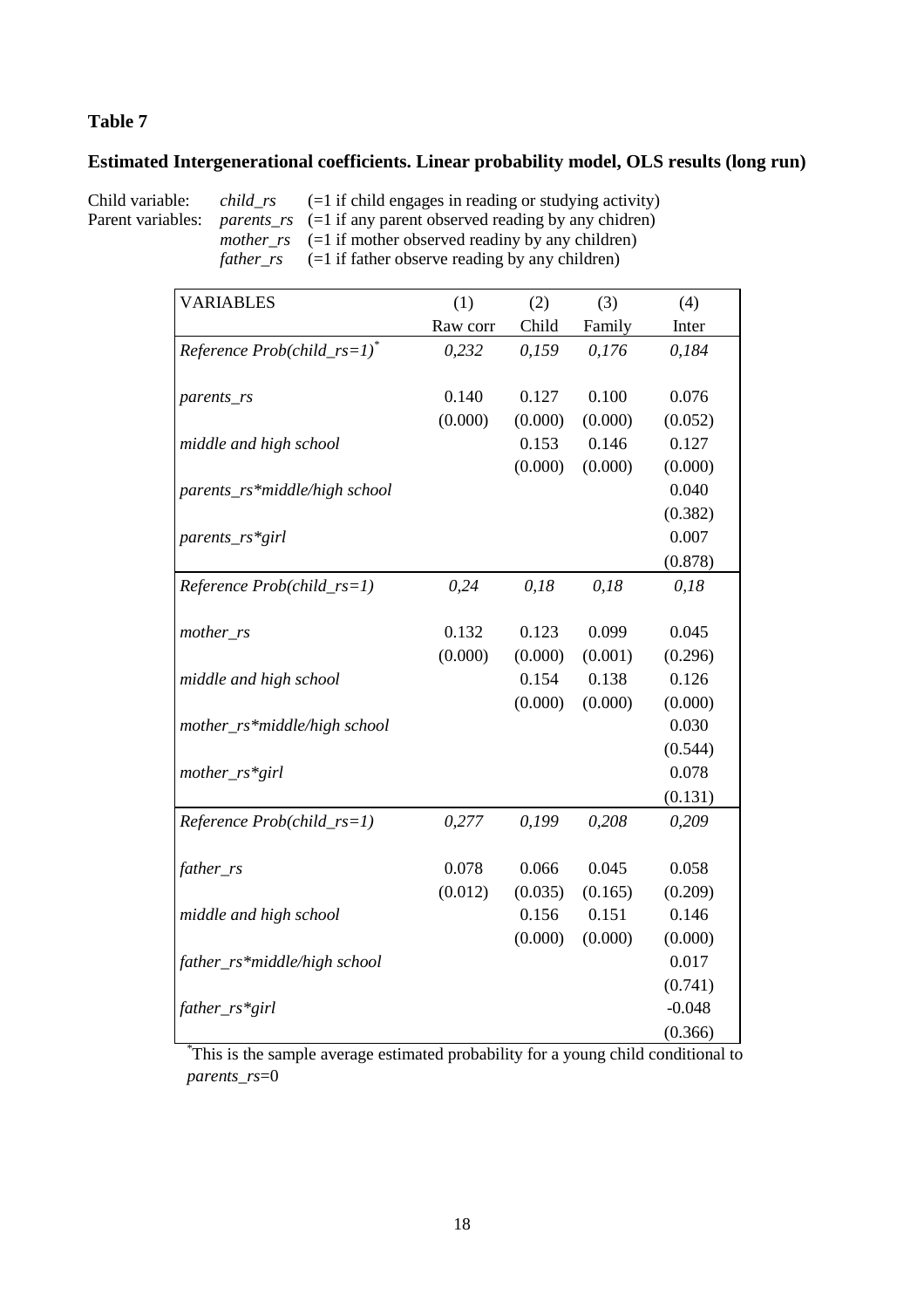### **Estimated imitation effect. Linear probability model, family fixed effects (short run)**

Child variable: *child\_rs\_im* (=1 if child engages in reading activity after observing the parent reading)

Child specific parent variables: *parents\_rs* (=1 if any parent observed reading by the child) *mother rs* (=1 if mother observed reading by the child) *father*  $rs$  (=1 if father observed reading by the child)

| <b>VARIABLES</b>                    | (1)     | (2)     | (3)      |
|-------------------------------------|---------|---------|----------|
|                                     | Raw     | Child   | Inter    |
|                                     | (FE)    | (FE)    | (FE)     |
| Reference $Prob(child\_rs\_im=1)^*$ | 0,16    | 0, 11   | 0, 11    |
|                                     |         |         |          |
| parents_rs_im                       | 0.228   | 0.218   | 0.220    |
|                                     | (0.000) | (0.000) | (0.000)  |
| middle/high school                  |         | 0.103   | 0.106    |
|                                     |         | (0.002) | (0.004)  |
| parents_rs_im*middle/high school    |         |         | $-0.010$ |
|                                     |         |         | (0.846)  |
| parents_rs_im*girl                  |         |         | 0.006    |
|                                     |         |         | (0.903)  |
| Reference $Prob(child\_rs\_im=1)^*$ | 0,24    | 0,18    | 0,18     |
|                                     |         |         |          |
| mother_rs_im                        | 0.206   | 0.195   | 0.181    |
|                                     | (0.001) | (0.001) | (0.021)  |
| middle and high school              |         | 0.134   | 0.124    |
|                                     |         | (0.000) | (0.001)  |
| mother_rs_im*middle/high school     |         |         | 0.044    |
|                                     |         |         | (0.481)  |
| mother_rs_im*girl                   |         |         | $-0.018$ |
|                                     |         |         | (0.793)  |
| Reference $Prob(child\_rs\_im=1)^*$ | 0,21    | 0,15    | 0,15     |
|                                     |         |         |          |
| father_rs_im                        | 0.197   | 0.183   | 0.201    |
|                                     | (0.000) | (0.000) | (0.001)  |
| middle/high school                  |         | 0.135   | 0.135    |
|                                     |         | (0.000) | (0.000)  |
| father_rs_im*middle/high school     |         |         | 0.009    |
|                                     |         |         | (0.863)  |
| father_rs_im*girl                   |         |         | $-0.051$ |
|                                     |         |         | (0.377)  |

This is the sample average estimated probability for a young child conditional to *parents rs im*=0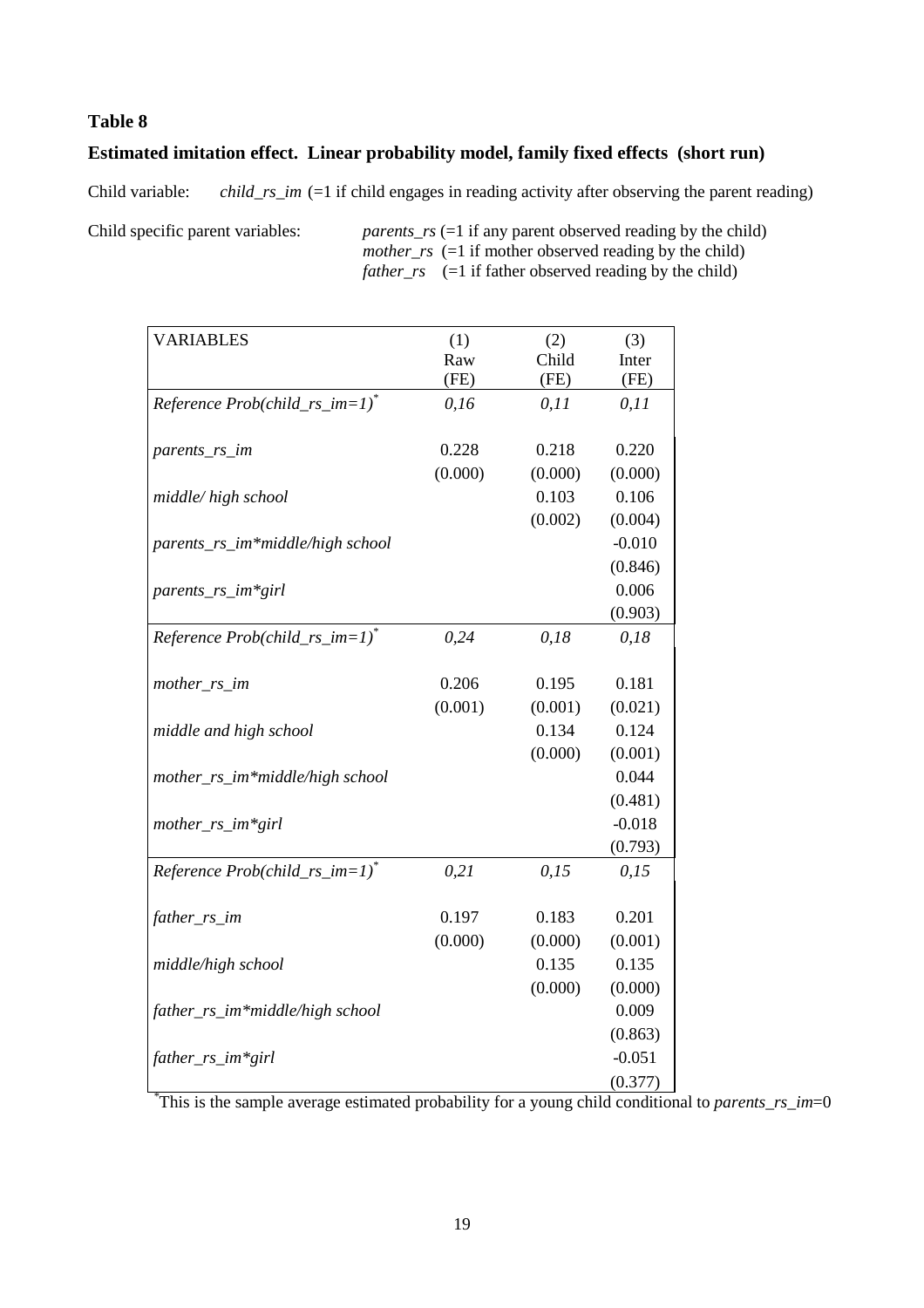#### **Estimated imitation effect. Linear probability model, family fixed effects (short run, alternative strategy)**

Child variable: *child\_rs\_im* (=1 if child engages in reading activity after 3 pm) Child specific parent variables: *parents*  $rs$  (=1 if any parent is observed reading by the child before 4 pm)

| <b>VARIABLES</b>                    | FE raw  | FE child |  |
|-------------------------------------|---------|----------|--|
| Reference $Prob(child\_rs\_im=1)^*$ | 0,186   | 0,119    |  |
|                                     |         |          |  |
| parents_rs_im                       | 0.116   | 0.122    |  |
|                                     | (0.021) | (0.015)  |  |
| middle/high school                  |         | 0.128    |  |
|                                     |         | (0.000)  |  |

\*This is the sample average estimated probability for a young child conditional to *parents\_rs*=0

#### **Conclusions**

We exploit the household multimember Italian time use dataset to learn about intergenerational transmission of preferences for human capital building activities such as reading and studying between parents and their kids in the age range 6-15. In particular, we investigate if children are more likely to allocate time to studying and reading activities when they live in families where they observe their parents to read (long run effect) and when they observe their parents doing this activity in the day of the survey (short run or imitation effect). Indeed, with our empirical strategy, we aim at measuring both the general long run effect of education and transmission of attitudes and the pure imitation effect in the short run.

Overall, our long run results show that there is an intergenerational positive association in the reading habit, and in particular the transmission effect from mother to child, persists and keeps a relevant magnitude even after controlling for a set of observable child and family characteristics. Given a starting probability of about 20% that a child engages in the reading and studying activity, we estimate an increase of about 10 percentage points when either parent is used to read in the presence of their children, 10 percentage points when we look at the mother's habit alone and 5 percentage points when we look at the father.

Within the short run identification strategy, the estimated intergenerational coefficient captures the effect of the parent's example, and we find evidence of a pure imitation effect: in the day of the survey children are more likely to read after they saw their parents reading, with a probability that doubles in all our specification *(i.e.* for the example of either parents, mother alone and father alone). The short run results rely on a family fixed effect approach and therefore disentangle the parents' example (experienced differently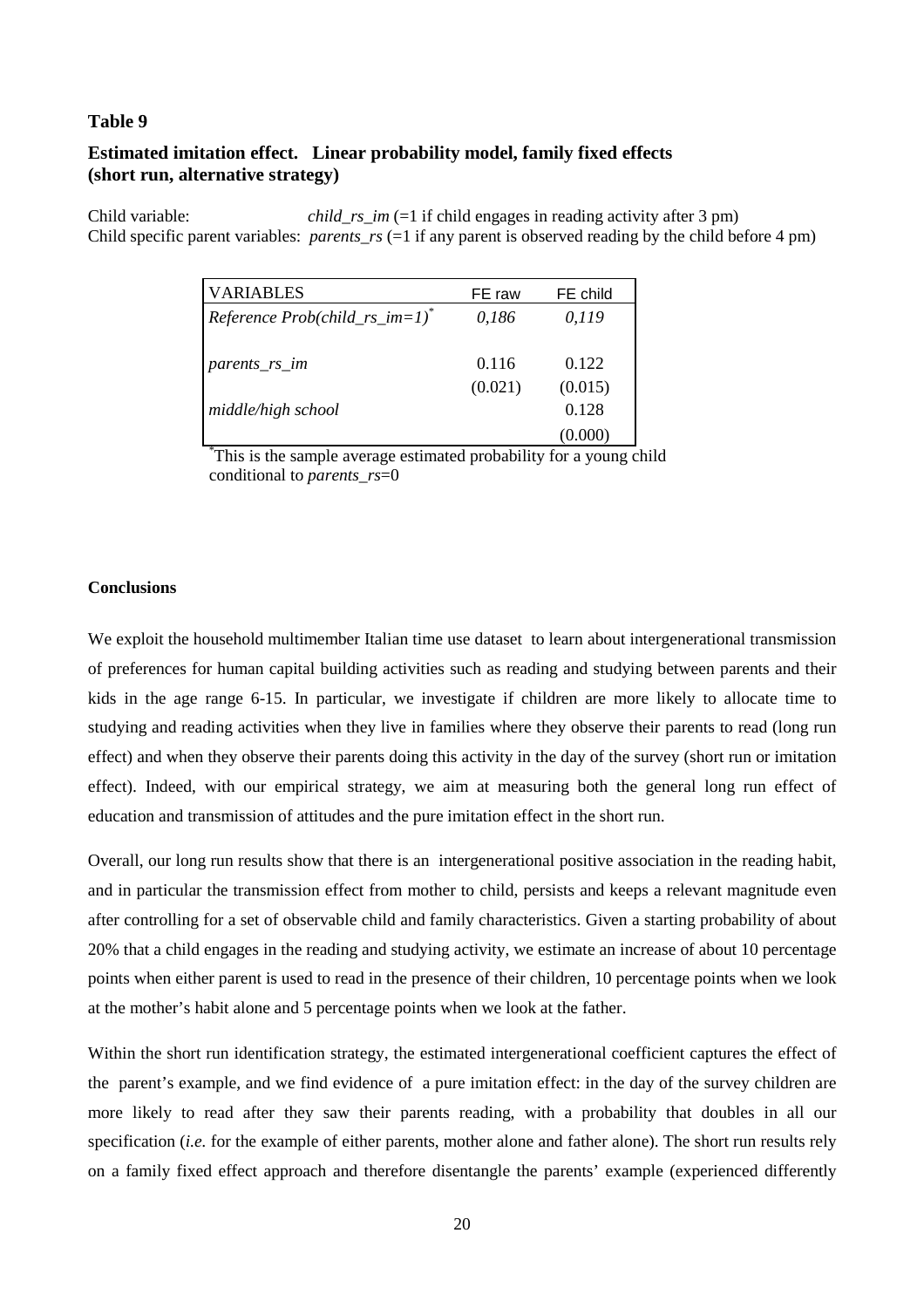from siblings of the same family in the survey day) from the parents' sermon (the unobserved educational attitude shared by sibling living in the same family environment).

Since children imitate the observed parents behaviours, we corroborate the saying "a good example is the best sermon" and conclude that the role model played by parents is a channel through which parental time use may affect children behaviour and time allocation decisions, and thereafter future children outcomes.

Our results confirm previous findings on the relevance of intergeneration transmission of preferences and attitudes that can be important for targeting human capital accumulation policies. If parents influence with their behaviour children's actions, more attention should be put on adults' habits. Educational and training programs targeted to older individuals may therefore produce positive spillovers.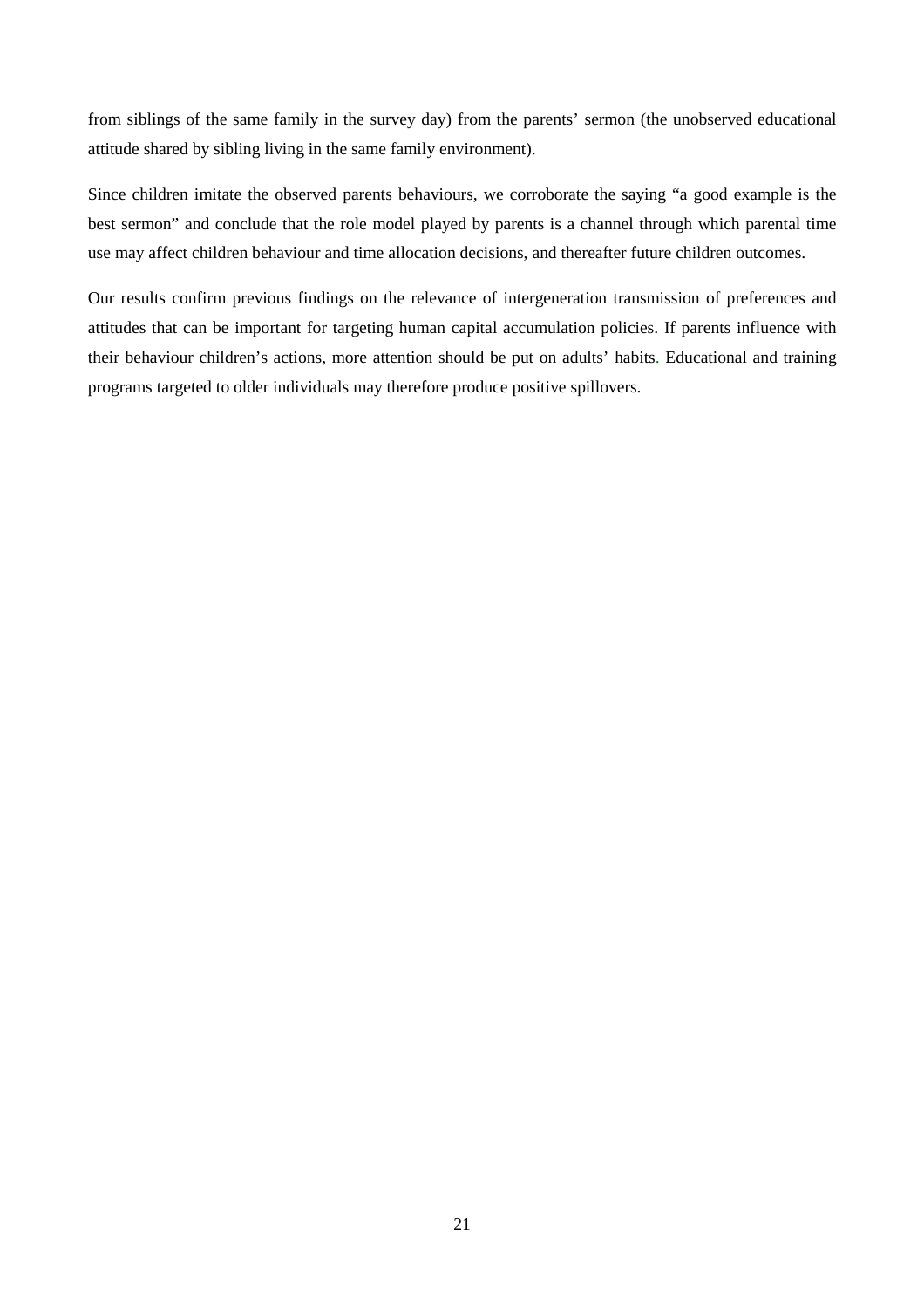#### **References**

- Aklee R., Copeland W., Keeler G., Angold A. and Costello J. (2008), Parents' Incomes and Children's Outcomes: A Quasi-Experiment, IZA WP 3520
- Alvarez B. and Miles D. (2008), Intergenerational Transmission of Gender Roles: An Empirical Analysis Through Housework, mimeo
- Anger S. and Heineck G. (2010), Do Smart Parents Rise Smart Children? The Intergenerational Transmission of Cognitive Abilities?, *Journal of Population Economics*, vol. 23, n. 3, p. 1255-1282
- Behrman J. R. and Rosenzweig M. R. (2002), Does Increasing Women's Schooling Raise the Schooling of the Next Generation?, *The American Economic Review*, Vol. 92, p. 323-334
- Bjorklund A., Lindahl L. and Plug (2006), The Origins of Intergenerational Associations: Lessons from Swedish Adoption Data, *The Quarterly Journal of Economics*, vol. 121, n. 3, p. 999-1028
- Black S. and Devereux P. (2010), Recent Development in Intergenerational Mobility, WP IZA 4866
- Black S. E., Devereux P. J., and Salvanes K. G. (2005), Why the Apple Doesn't Fall Far: Understanding Intergenerational Transmission of Human Capital, *The American Economic Review*, 95: 437-449
- Booth A. and Kee H. (2006), Intergenerational Transmission of Fertility Patterns in Britain", WP IZA 2437
- Brown S., Mcintosh S. and Taylor K. (2010), Following in Your Parents' Footsteps? Empirical Analysis of Matched Parent-Offspring Test Scores, forthcoming *Oxford Bulletin of Economics and Statistics*
- Cardoso, A. R., Fontainha, E. and Monfardini, C. (2010) "Children's and Parents' Time Use: Empirical Evidence on Investment in Human Capital in France, Italy and Germany", *Review of Economics of the Household.* vol. 8, no. 4, , 479-504.
- Connolly S., Micklewright J. and Nickell S.(1992), The Occupational Success of Young Men Who Left School at Sixteen, *Oxford Economic Papers* New Series, Vol. 44 (3), pp. 460-479
- Cunha F. and Heckman J. (2007), The Technology of Skill Formation, *The American Economic Review* Vol. 97(2), pp. 31-47
- Currie J. and Moretti E. (2007), Biology or Destiny? Short- and Long-Run Determinants of Intergenerational Transmission of Birth Weight, *Journal of Labor Economics,* vol. 25, n. 2, p. 231-263
- Del Boca D. Locatelli M. and Pasqua S. (2000), Employment Decisions of Married Women: Evidence and Explanations, *Labour*, vol. 14, n. 1, p. 35-52
- Dohmen T., Falk A. and Sunde U. (2011), The Intergenerational Transmission of Risk and Trust Attitudes, forthcoming *Review of Economic Studies*
- Ermisch J. and Francesconi M. (2001), Family structure and children's achievements, *Journal of Population Economics*, vol. 14, n. 2, p. 249-270
- Farré L., Klein R. and Vella F. (2009), Does Increasing Parents' Schooling Raise the Schooling of the Next Generation? Evidence Based on Conditional Second Moments, WP IZA n. 3967
- Fernández R., Fogli A. and Olivetti C. (2004), Mothers and Sons: Preference Formation and Female Labor Force Dynamics, *The Quarterly Journal of Economics*, vol. 119, n. 4, p. 1249-1299
- Holmlund H., Lindahl M., and Plug E. (2008), *Estimating Intergenerational Schooling Effect: A Comparison of Methods*, IZA Discussion Paper, No. 3630
- Kawaguchi D. and Miyazaki J. (2010), Working Mothers and Sons' Preferences Regarding Female Labor Supply: Direct Evidence from Stated Preferences, forthcoming *Journal of Population Economics*
- Jackson C., Henriksen L., Dickinson D. and Levine D. (1997), The Early Use of Alcohol and Tobacco: Its Relation to Children's Competence and Parents' Behavior, *American Journal of Publice Health*, Vol. 87(3), pp. 359-364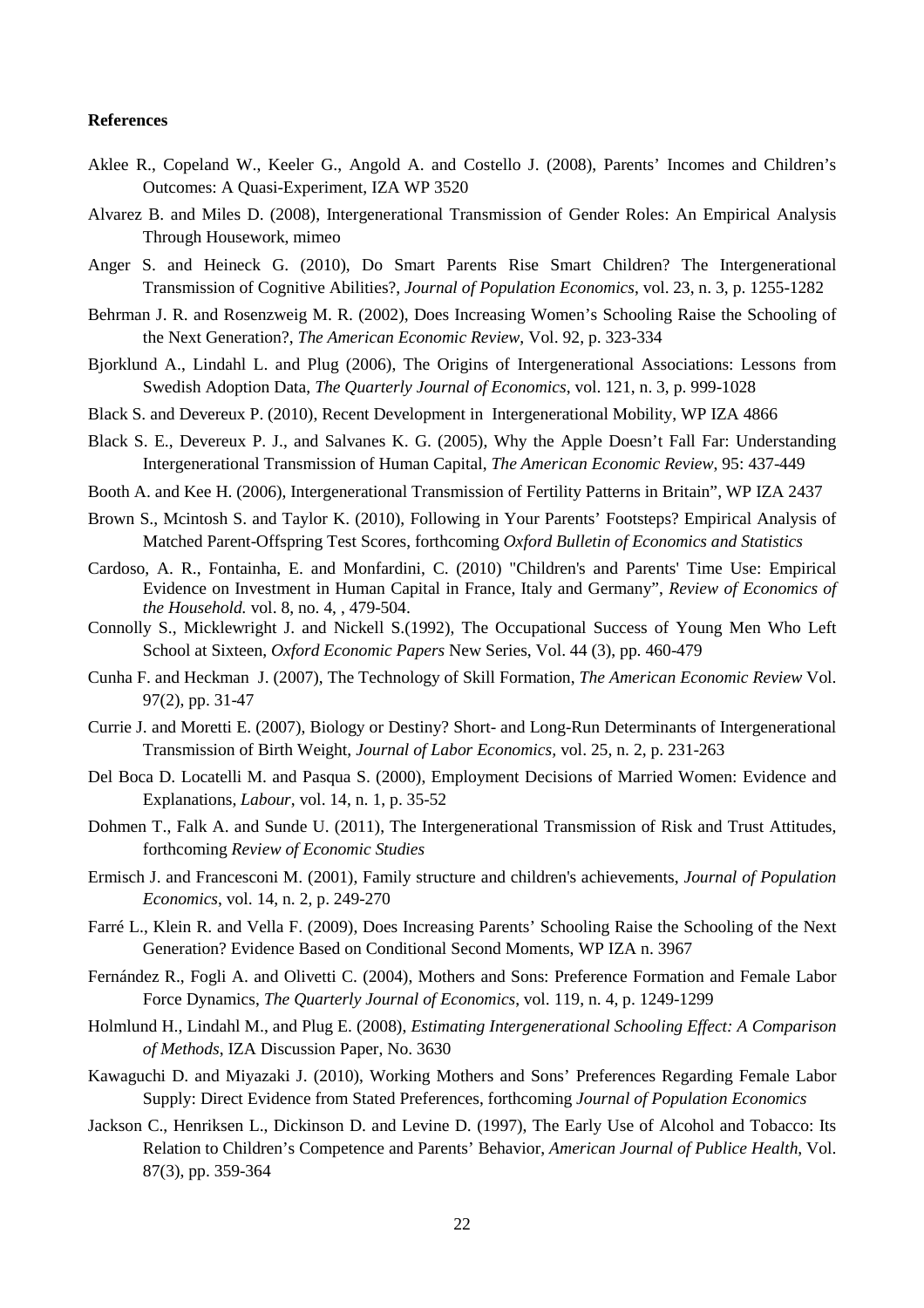- Laibowitz A. (1974), Home Investment in Children, *the Journal of Political Economy*, vol. 82, n. 2, p. S111- S131
- Lindbeck A. and Nyberg S. (2006), Raising Children to Work Hard: Altruism, Work Norms, and Social Insurance, *The Quarterly Journal of Economics*, vol. 121, n. 4, p.1473-1503
- Loureiro M., Sanz-de-Galdeano A. and Vuri D. (2006), Smoking Habits : Like Father, Like Son, Like Mother, Like Daughter, *Oxford Bulletin of Economics and Statistics*, Vol. 72, n. 69, p. 717–743
- Mullan K. (2010), Familes That Read: A Time-Diary Analysis of Young People's and Parents' Reading, *Journal of Research in Reading*, vol. 33(4), p. 414-430
- Plug E. (2004), Estimating the Effect of Mother's Schooling on Children's Education Using a Sample of Adoptees, *The American Economic Review*, Vol. 94, p. 358-368
- Pollak R. (1976), Interdependent Preferences, *The American Economic Review*, Vol. 66 (3), pp. 309-320
- Pronzato C. (2011), An Examination of Paternal and Maternal Intergenerational Transmission of Schooling, forthcoming *Journal of Population Economics*
- Sénéchal M. and LeFevre J.A. (2002), Parental Involvement in the Development of Children's Reading Skill: A Five-Year Longitudinal Study, *Child Development*, vol. 73, n. 2, p. 445-460
- Taveras EM, Rifas-Shiman SL, Berkey CS *et al*. (2005), Family Dinner and Adolescent Overweight, *Obesity Research*, vol. 13, p. 900–906
- Todd, P.E. and K.I. Wolpin. 2007. The production of cognitive achievement in children: home, school, and racial test score gaps. *Journal of Human Capital*, 113(485):3–33.
- Waldkirch A., Ng S. and Cox D. (2004), Intergenerational Linkages in Consumption Behavior, *The Journal of Human Resources*, vol. 39, n. 2, p. 355-381
- Wilhelm M., Brown E., Rooney P. and Steinberg R. (2008), The Intergenerational Transmission of Generosity, *Journal of Public Economics*, Vol. 92, n. 10-11, p. 2146-2156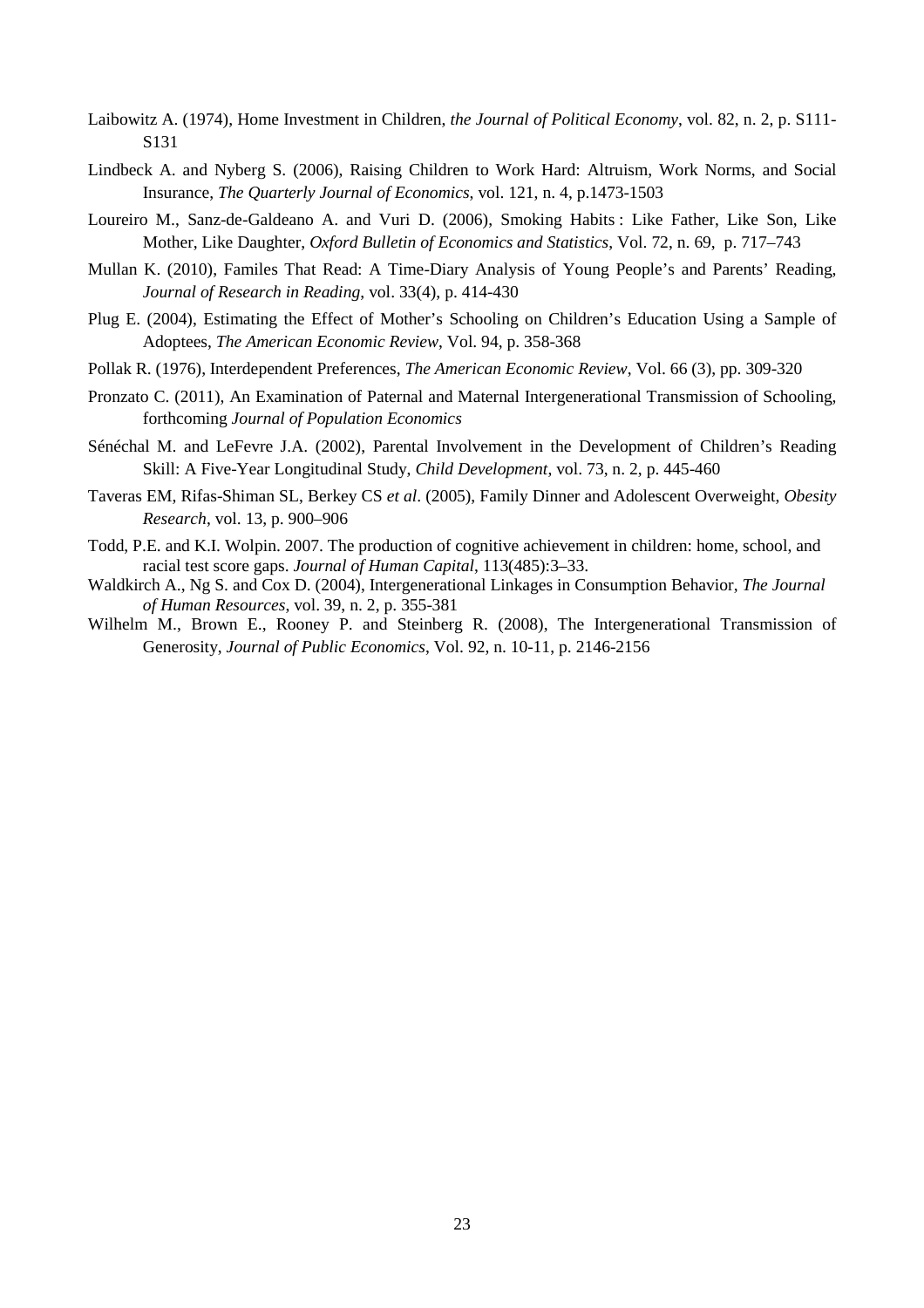# **Appendix 1**

### **Summary statistics**

| Variables                             | Mean  | <b>SD</b> |
|---------------------------------------|-------|-----------|
| Child reading and studying            | 0,30  | 0,46      |
| Mother reading and studying           | 0,34  | 0,48      |
| Father reading and studying           | 0,29  | 0,45      |
| Middle and high school                | 0,52  | 0,50      |
| Girl                                  | 0,47  | 0,50      |
| Birth order: first                    | 0,41  | 0,49      |
| Birth order: second                   | 0,46  | 0,50      |
| Birth order: third or more            | 0,14  | 0,34      |
| Time diary compiled in the            |       |           |
| summer                                | 0,21  | 0,41      |
| Child's time at home (hours)          | 7,68  | 2,53      |
| Time diary compiled in the<br>weekend | 0,61  | 0,49      |
| Mother age                            | 38,73 | 4,46      |
|                                       | 0,55  | 0,50      |
| Mother compulsory school              | 0,38  | 0,49      |
| Mother high school                    |       |           |
| Mother college                        | 0,07  | 0,25      |
| Mother always housewife               | 0,30  | 0,46      |
| Mother full time                      | 0,23  | 0,42      |
| Father age                            | 42,57 | 5,05      |
| Father compulsory school              | 0,55  | 0,50      |
| Father high school                    | 0,36  | 0,48      |
| Father college                        | 0,08  | 0,28      |
| Father unemployed                     | 0,06  | 0,24      |
| Father white collar                   | 0,07  | 0,26      |
| Father self employed                  | 0,10  | 0,30      |
| Number of family components           | 4,56  | 0,90      |
| North                                 | 0,31  | 0,46      |
| Center                                | 0,14  | 0,34      |
| South                                 | 0,56  | 0,50      |
| Number of observations                | 1447  |           |
| Number of families                    | 681   |           |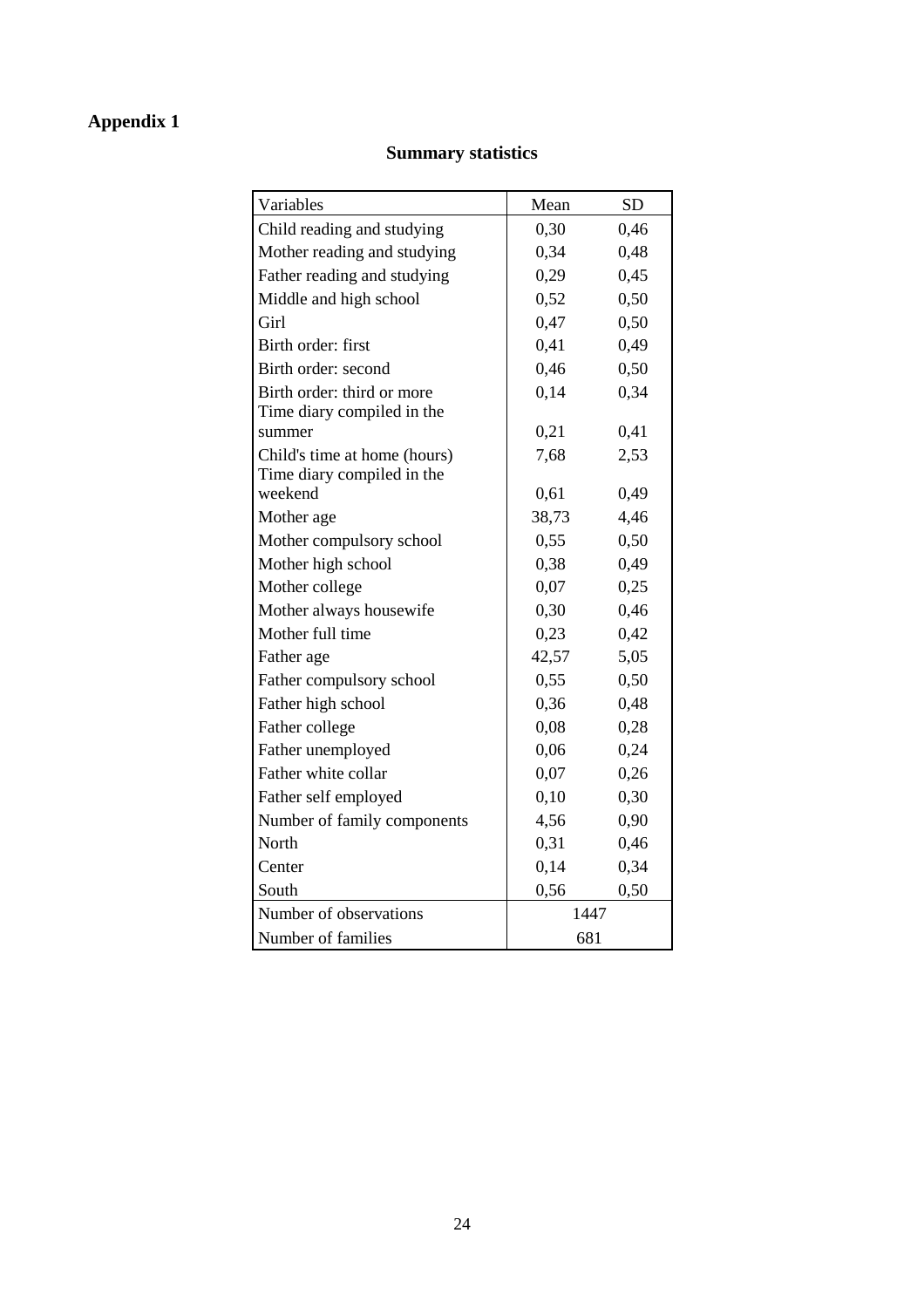# **Appendix 2**

| <b>VARIABLES</b>                   | (1)      | (2)      | (3)      | (4)      | (5)          |
|------------------------------------|----------|----------|----------|----------|--------------|
|                                    | Raw corr | Child    | Family   | Inter    | Time at home |
| parents_rs                         | 0.140    | 0.127    | 0.100    | 0.076    | 0.067        |
|                                    | (0.000)  | (0.000)  | (0.000)  | (0.052)  | (0.084)      |
| Middle and high school             |          | 0.153    | 0.146    | 0.127    | 0.129        |
|                                    |          | (0.000)  | (0.000)  | (0.000)  | (0.000)      |
| Girl                               |          | 0.041    | 0.042    | 0.038    | 0.033        |
|                                    |          | (0.088)  | (0.081)  | (0.228)  | (0.288)      |
| Birth order: second                |          | $-0.020$ | $-0.026$ | $-0.025$ | $-0.025$     |
|                                    |          | (0.434)  | (0.319)  | (0.337)  | (0.341)      |
| Birth order: third or more         |          | $-0.076$ | $-0.103$ | $-0.102$ | $-0.102$     |
|                                    |          | (0.053)  | (0.022)  | (0.024)  | (0.023)      |
| Time diary compiled in the summer  |          | $-0.057$ | $-0.051$ | $-0.051$ | $-0.058$     |
|                                    |          | (0.088)  | (0.114)  | (0.116)  | (0.073)      |
| Time diary compiled in the weekend |          | $-0.013$ | $-0.021$ | $-0.021$ | $-0.029$     |
|                                    |          | (0.641)  | (0.442)  | (0.454)  | (0.285)      |
| Mother age                         |          |          | 0.055    | 0.056    | 0.049        |
|                                    |          |          | (0.077)  | (0.072)  | (0.125)      |
| Mother age squared                 |          |          | $-0.001$ | $-0.001$ | $-0.001$     |
|                                    |          |          | (0.126)  | (0.119)  | (0.191)      |
| Mother high school                 |          |          | $-0.033$ | $-0.033$ | $-0.032$     |
|                                    |          |          | (0.361)  | (0.363)  | (0.375)      |
| Mother college                     |          |          | 0.000    | 0.001    | 0.003        |
|                                    |          |          | (0.994)  | (0.983)  | (0.957)      |
| Mother always housewife            |          |          | $-0.103$ | $-0.103$ | $-0.106$     |
|                                    |          |          | (0.002)  | (0.002)  | (0.002)      |
| Mother full time                   |          |          | $-0.088$ | $-0.088$ | $-0.082$     |
|                                    |          |          | (0.015)  | (0.016)  | (0.022)      |
| Father age                         |          |          | 0.069    | 0.069    | 0.072        |
|                                    |          |          | (0.010)  | (0.010)  | (0.008)      |
| Father age squared                 |          |          | $-0.001$ | $-0.001$ | $-0.001$     |
|                                    |          |          | (0.007)  | (0.007)  | (0.005)      |
| Father high school                 |          |          | 0.033    | 0.033    | 0.036        |
|                                    |          |          | (0.353)  | (0.354)  | (0.309)      |
| Father college                     |          |          | 0.052    | 0.051    | 0.048        |
|                                    |          |          | (0.422)  | (0.430)  | (0.460)      |
| Father unemployed                  |          |          | $-0.049$ | $-0.050$ | $-0.053$     |
|                                    |          |          | (0.414)  | (0.404)  | (0.380)      |
| Father white collar                |          |          | 0.096    | 0.097    | 0.098        |
|                                    |          |          | (0.110)  | (0.107)  | (0.096)      |
| Father self employed               |          |          | 0.027    | 0.027    | 0.025        |
|                                    |          |          | (0.590)  | (0.587)  | (0.623)      |
| Number of family components        |          |          | 0.012    | 0.013    | 0.007        |
|                                    |          |          | (0.402)  | (0.388)  | (0.636)      |

**Table A1. Linear probability model, OLS results (long run). Parents**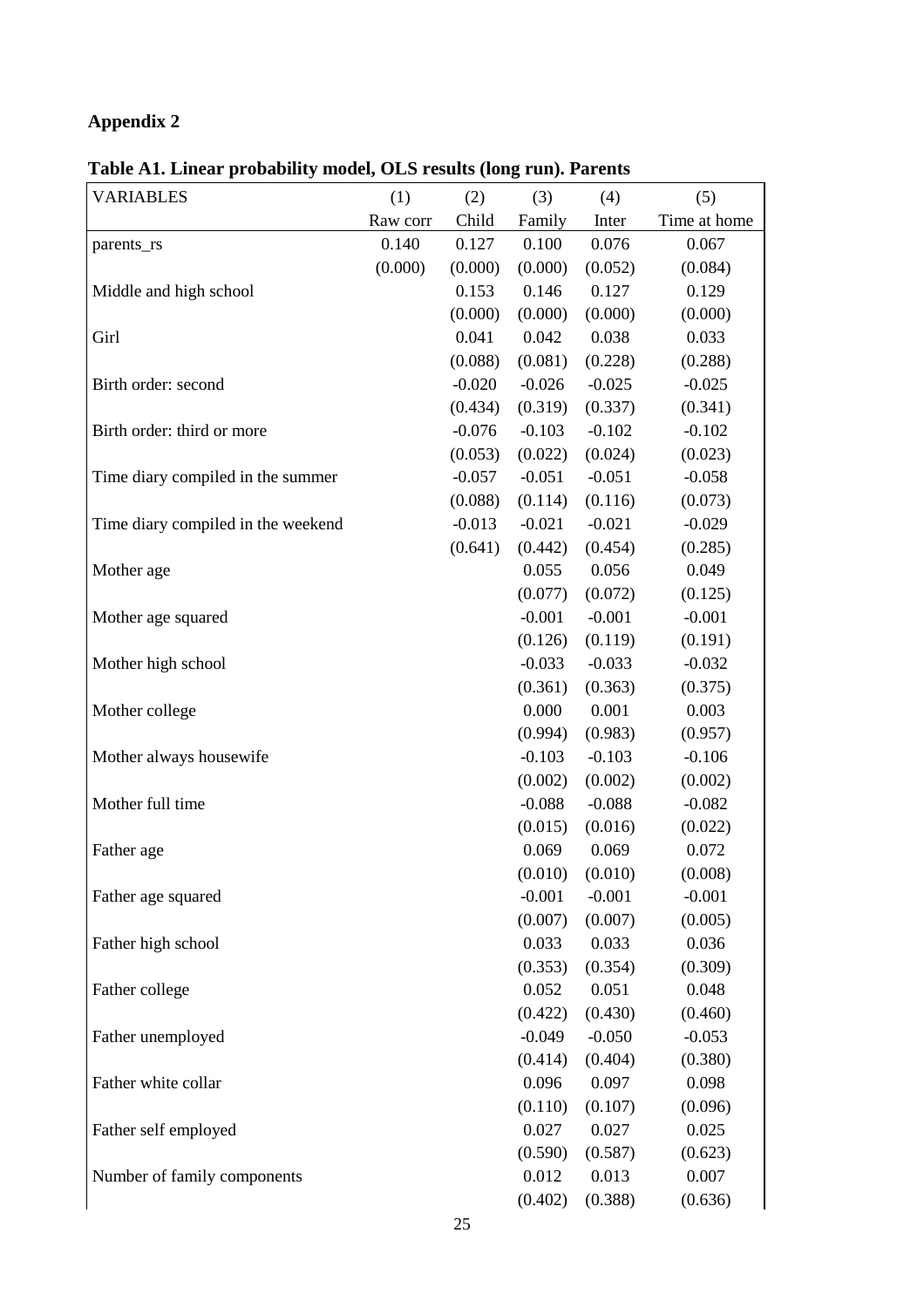| Center                        |         |         | $-0.026$ | $-0.026$ | $-0.020$ |
|-------------------------------|---------|---------|----------|----------|----------|
|                               |         |         | (0.542)  | (0.540)  | (0.638)  |
| South                         |         |         | 0.021    | 0.020    | 0.022    |
|                               |         |         | (0.522)  | (0.530)  | (0.494)  |
| Child's time at home          |         |         |          | 0.040    | 0.039    |
|                               |         |         |          | (0.382)  | (0.388)  |
| parents_rs*middle/high school |         |         |          | 0.007    | 0.000    |
|                               |         |         |          | (0.878)  | (1.000)  |
| parents_rs*Girl               |         |         |          |          | 0.000    |
|                               |         |         |          |          | (0.000)  |
| Constant                      | 0.233   | 0.179   | $-2.555$ | $-2.561$ | $-2.600$ |
|                               | (0.000) | (0.000) | (0.000)  | (0.000)  | (0.000)  |
| Observations                  | 1447    | 1447    | 1447     | 1447     | 1447     |
| R-squared                     | 0.023   | 0.064   | 0.099    | 0.100    | 0.110    |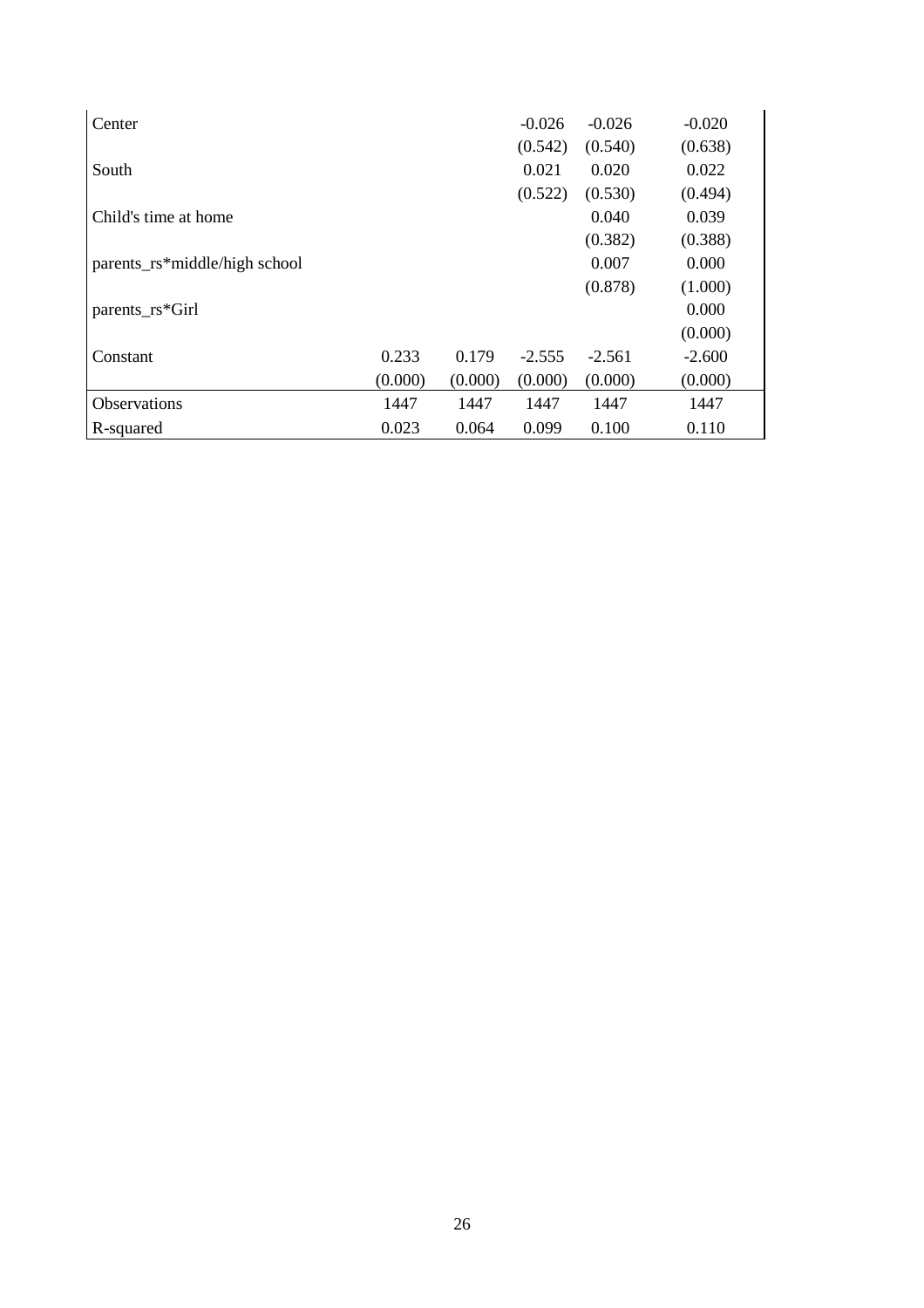| <b>VARIABLES</b>                   | (1)      | (2)      | (3)      | (4)      | (5)          |
|------------------------------------|----------|----------|----------|----------|--------------|
|                                    | Raw corr | Child    | Family   | Inter    | Time at home |
| mother_rs                          | 0.132    | 0.123    | 0.099    | 0.045    | 0.041        |
|                                    | (0.000)  | (0.000)  | (0.001)  | (0.296)  | (0.334)      |
| Middle and high school             |          | 0.154    | 0.138    | 0.126    | 0.127        |
|                                    |          | (0.000)  | (0.000)  | (0.000)  | (0.000)      |
| Girl                               |          | 0.039    | 0.037    | 0.010    | 0.004        |
|                                    |          | (0.110)  | (0.123)  | (0.739)  | (0.886)      |
| Birth order: second                |          | $-0.021$ | $-0.032$ | $-0.033$ | $-0.033$     |
|                                    |          | (0.421)  | (0.217)  | (0.203)  | (0.209)      |
| Birth order: third or more         |          | $-0.082$ | $-0.117$ | $-0.118$ | $-0.117$     |
|                                    |          | (0.039)  | (0.008)  | (0.008)  | (0.008)      |
| Time diary compiled in the summer  |          | $-0.063$ | $-0.058$ | $-0.059$ | $-0.066$     |
|                                    |          | (0.056)  | (0.074)  | (0.069)  | (0.044)      |
| Time diary compiled in the weekend |          | $-0.017$ | $-0.023$ | $-0.022$ | $-0.030$     |
|                                    |          | (0.545)  | (0.419)  | (0.438)  | (0.283)      |
| Mother age                         |          |          | 0.092    | 0.093    | 0.087        |
|                                    |          |          | (0.001)  | (0.001)  | (0.003)      |
| Mother age squared                 |          |          | $-0.001$ | $-0.001$ | $-0.001$     |
|                                    |          |          | (0.003)  | (0.003)  | (0.007)      |
| Mother high school                 |          |          | $-0.001$ | 0.001    | 0.002        |
|                                    |          |          | (0.961)  | (0.985)  | (0.939)      |
| Mother college                     |          |          | 0.053    | 0.056    | 0.057        |
|                                    |          |          | (0.382)  | (0.355)  | (0.351)      |
| Mother always housewife            |          |          | $-0.097$ | $-0.096$ | $-0.099$     |
|                                    |          |          | (0.004)  | (0.005)  | (0.004)      |
| Mother full time                   |          |          | $-0.084$ | $-0.084$ | $-0.079$     |
|                                    |          |          | (0.023)  | (0.022)  | (0.030)      |
| Number of family components        |          |          | 0.011    | 0.011    | 0.005        |
|                                    |          |          | (0.474)  | (0.460)  | (0.730)      |
| Center                             |          |          | $-0.030$ | $-0.028$ | $-0.022$     |
|                                    |          |          | (0.482)  | (0.514)  | (0.609)      |
| South                              |          |          | 0.017    | 0.017    | 0.018        |
|                                    |          |          | (0.601)  | (0.598)  | (0.575)      |
| mother_rs*Middle/high school       |          |          |          | 0.030    | 0.032        |
|                                    |          |          |          | (0.544)  | (0.524)      |
| mother_rs*Girl                     |          |          |          | 0.078    | 0.069        |
|                                    |          |          |          | (0.131)  | (0.176)      |
| Child's time at home               |          |          |          |          | 0.000        |
|                                    |          |          |          |          | (0.000)      |
| Constant                           | 0.254    | 0.202    | $-1.752$ | $-1.749$ | $-1.750$     |
|                                    | (0.000)  | (0.000)  | (0.002)  | (0.002)  | (0.003)      |
| Observations                       | 1447     | 1447     | 1447     | 1447     | 1447         |
| R-squared                          | 0.019    | 0.062    | 0.086    | 0.087    | 0.099        |

**Table A2. Linear probability model, OLS results (long run). Mother**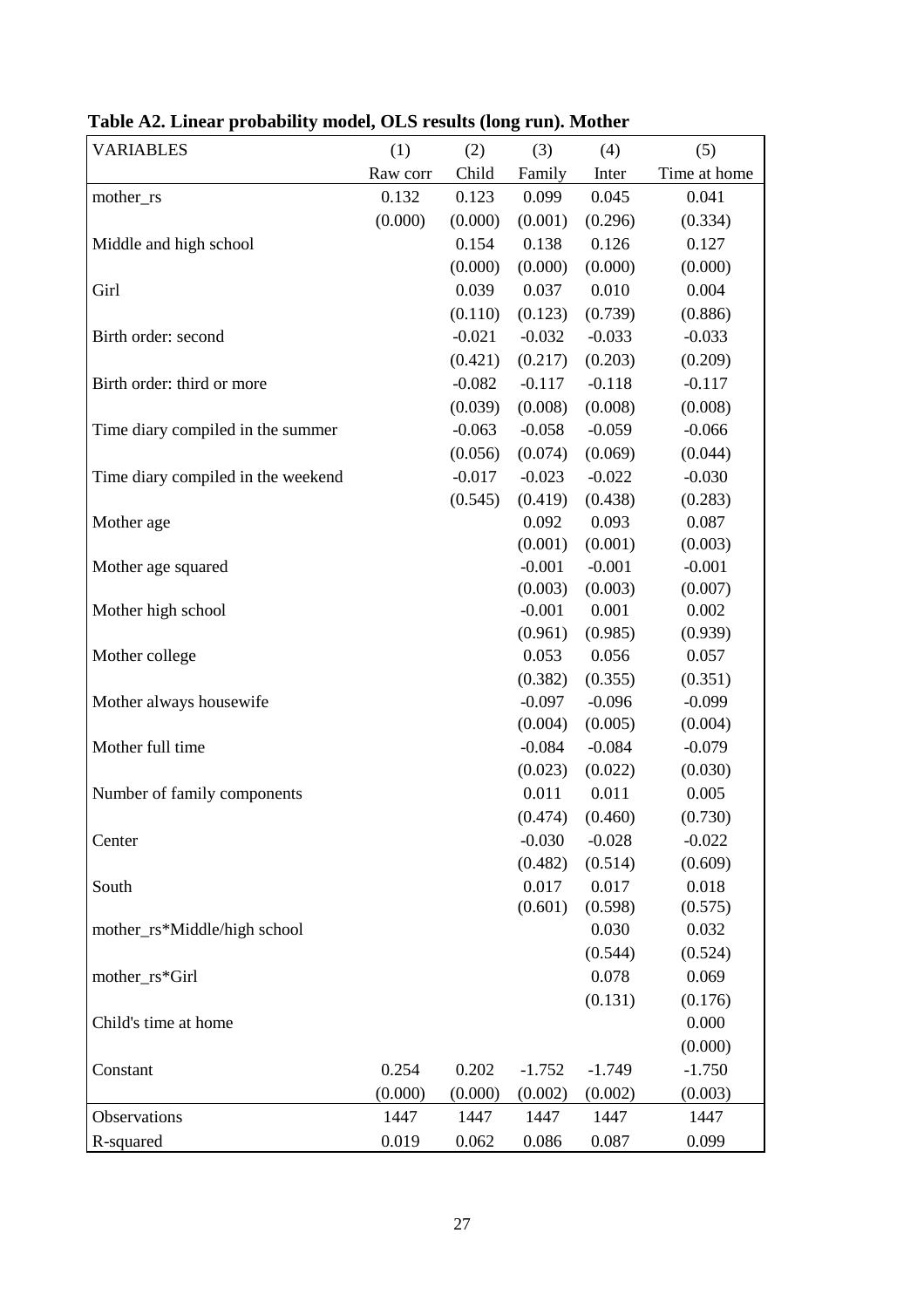| <b>VARIABLES</b>                   | (1)      | (2)      | (3)      | (4)      | (5)          |
|------------------------------------|----------|----------|----------|----------|--------------|
|                                    | Raw corr | Child    | Family   | Inter    | Time at home |
| father_rs                          | 0.078    | 0.066    | 0.045    | 0.058    | 0.050        |
|                                    | (0.012)  | (0.035)  | (0.165)  | (0.209)  | (0.277)      |
| Middle and high school             |          | 0.156    | 0.151    | 0.146    | 0.149        |
|                                    |          | (0.000)  | (0.000)  | (0.000)  | (0.000)      |
| Girl                               |          | 0.044    | 0.045    | 0.058    | 0.050        |
|                                    |          | (0.072)  | (0.063)  | (0.041)  | (0.077)      |
| Birth order: second                |          | $-0.020$ | $-0.023$ | $-0.023$ | $-0.023$     |
|                                    |          | (0.440)  | (0.377)  | (0.390)  | (0.385)      |
| Birth order: third or more         |          | $-0.074$ | $-0.098$ | $-0.097$ | $-0.098$     |
|                                    |          | (0.058)  | (0.029)  | (0.030)  | (0.028)      |
| Time diary compiled in the summer  |          | $-0.071$ | $-0.065$ | $-0.065$ | $-0.072$     |
|                                    |          | (0.033)  | (0.048)  | (0.050)  | (0.029)      |
| Time diary compiled in the weekend |          | $-0.019$ | $-0.021$ | $-0.022$ | $-0.031$     |
|                                    |          | (0.499)  | (0.445)  | (0.441)  | (0.269)      |
| Father age                         |          |          | 0.095    | 0.096    | 0.096        |
|                                    |          |          | (0.000)  | (0.000)  | (0.000)      |
| Father age squared                 |          |          | $-0.001$ | $-0.001$ | $-0.001$     |
|                                    |          |          | (0.000)  | (0.000)  | (0.000)      |
| Father high school                 |          |          | 0.031    | 0.030    | 0.034        |
|                                    |          |          | (0.327)  | (0.347)  | (0.281)      |
| Father college                     |          |          | 0.071    | 0.070    | 0.067        |
|                                    |          |          | (0.257)  | (0.263)  | (0.288)      |
| Father unemployed                  |          |          | $-0.052$ | $-0.055$ | $-0.055$     |
|                                    |          |          | (0.374)  | (0.354)  | (0.352)      |
| Father white collar                |          |          | 0.099    | 0.101    | 0.103        |
|                                    |          |          | (0.111)  | (0.105)  | (0.091)      |
| Father self employed               |          |          | 0.035    | 0.034    | 0.033        |
|                                    |          |          | (0.479)  | (0.484)  | (0.505)      |
| Number of family components        |          |          | 0.016    | 0.016    | 0.009        |
|                                    |          |          | (0.293)  | (0.292)  | (0.571)      |
| Center                             |          |          | $-0.016$ | $-0.016$ | $-0.012$     |
|                                    |          |          | (0.717)  | (0.714)  | (0.786)      |
| South                              |          |          | $-0.012$ | $-0.011$ | $-0.010$     |
|                                    |          |          | (0.710)  | (0.734)  | (0.756)      |
| Child's time at home               |          |          |          |          | 0.000        |
|                                    |          |          |          |          | (0.000)      |
| father_rs*middle/high school       |          |          |          | 0.017    | 0.013        |
|                                    |          |          |          | (0.741)  | (0.810)      |
| father_rs*Girl                     |          |          |          | $-0.048$ | $-0.052$     |
|                                    |          |          |          | (0.366)  | (0.319)      |
| Constant                           | 0.277    | 0.225    | $-2.022$ | $-2.036$ | $-2.178$     |
|                                    | (0.000)  | (0.000)  | (0.001)  | (0.001)  | (0.000)      |
| Observations                       | 1447     | 1447     | 1447     | 1447     | 1447         |
| R-squared                          | 0.006    | 0.050    | 0.073    | 0.073    | 0.087        |

# **Table A3. Linear probability model, OLS results (long run). Father**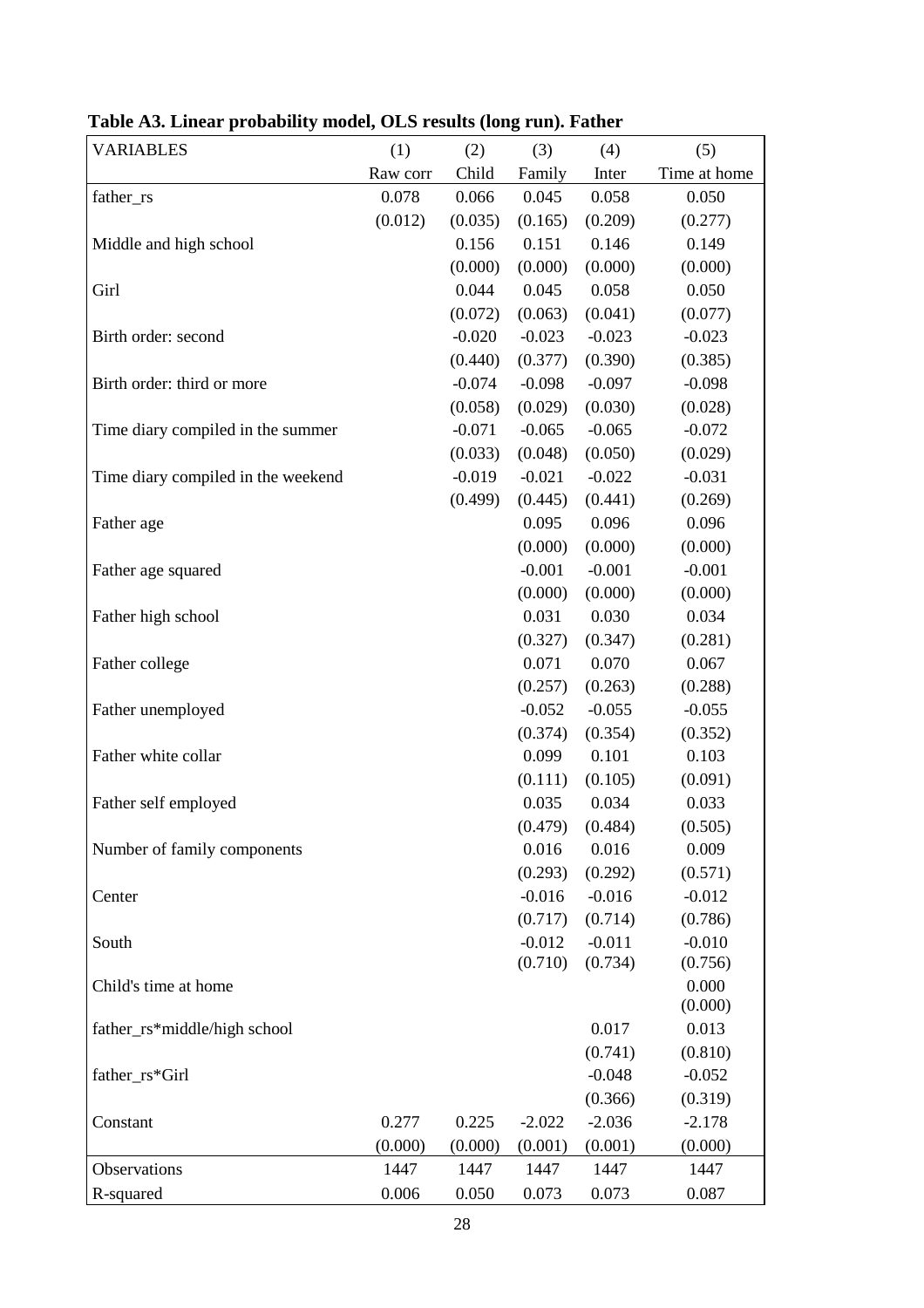| <b>VARIABLES</b>                  | (1)     | (2)      | (3)<br><b>OLS</b> | (4)         | (5)      | (6)<br>FE Time at |
|-----------------------------------|---------|----------|-------------------|-------------|----------|-------------------|
|                                   | FE raw  | FE child | inter             | OLS sel sam | FE inter | home              |
| $Reference Prob(child_r s_i = 1)$ | 0,16    | 0, 11    | 0,15              | 0, 11       | 0,12     |                   |
| parents_rs_im                     | 0.228   | 0.218    | 0.096             | 0.215       | 0.219    | 0.191             |
|                                   | (0.000) | (0.000)  | (0.017)           | (0.002)     | (0.000)  | (0.001)           |
| Middle and high school            |         | 0.100    | 0.115             | $-0.012$    | 0.103    | 0.101             |
|                                   |         | (0.002)  | (0.000)           | (0.843)     | (0.005)  | (0.006)           |
| Girl                              |         | 0.009    | 0.040             | $-0.003$    | 0.007    | $-0.003$          |
|                                   |         | (0.728)  | (0.151)           | (0.938)     | (0.838)  | (0.925)           |
| Birth order: second               |         | $-0.042$ | $-0.022$          | $-0.105$    | $-0.042$ | $-0.043$          |
|                                   |         | (0.087)  | (0.360)           | (0.072)     | (0.087)  | (0.080)           |
| Birth order: third or more        |         | $-0.136$ | $-0.068$          | $-0.089$    | $-0.136$ | $-0.143$          |
|                                   |         | (0.007)  | (0.065)           | (0.225)     | (0.007)  | (0.004)           |
| Time diary compiled in the        |         |          |                   |             |          |                   |
| weekend                           |         | 0.043    | 0.012             | 0.056       | 0.044    | 0.042             |
|                                   |         | (0.721)  | (0.668)           | (0.216)     | (0.717)  | (0.730)           |
| parents_rs_im*middle/high school  |         |          | 0.009             | 0.097       | $-0.007$ | $-0.006$          |
|                                   |         |          | (0.850)           | (0.264)     | (0.894)  | (0.907)           |
| parents_rs_im*Girl                |         |          | 0.004             | $-0.057$    | 0.006    | 0.009             |
|                                   |         |          | (0.942)           | (0.541)     | (0.905)  | (0.872)           |
| Child's time at home              |         |          |                   |             |          | 0.000             |
|                                   |         |          |                   |             |          | (0.004)           |
| Constant                          | 0.164   | 0.123    | 0.143             | 0.118       | 0.122    | $-0.048$          |
|                                   | (0.000) | (0.128)  | (0.000)           | (0.075)     | (0.136)  | (0.636)           |
| Observations                      | 1447    | 1447     | 1447              | 315         | 1447     | 1447              |
| R-squared                         | 0.043   | 0.114    | 0.044             | 0.114       | 0.114    | 0.125             |
| Number of famID                   | 681     | 681      |                   |             | 681      | 681               |

# **Table A4. Family fixed effects results (short run). Parents**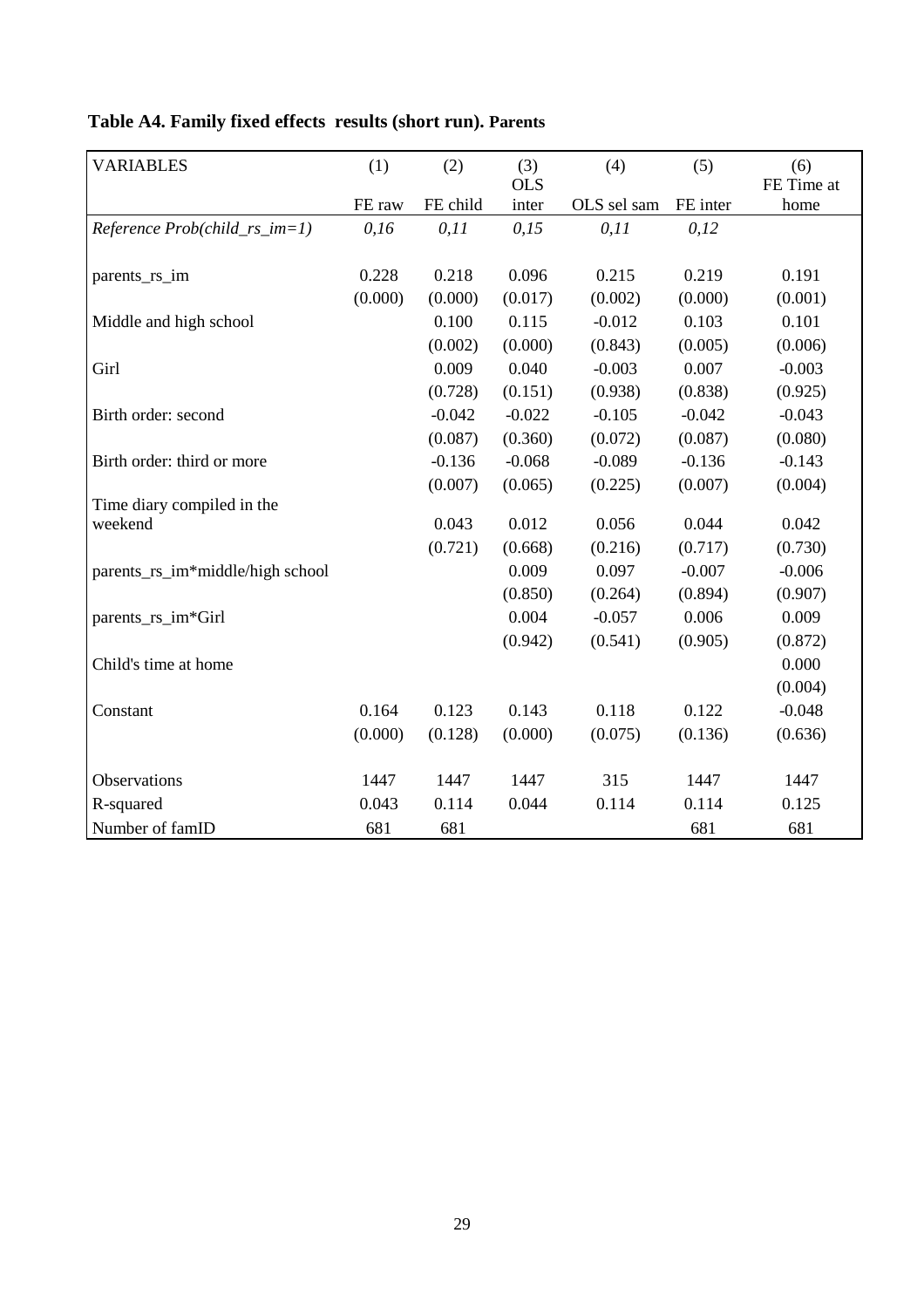| <b>VARIABLES</b>                   | (1)     | (2)      | (3)        | (4)         | (5)      | (6)        |
|------------------------------------|---------|----------|------------|-------------|----------|------------|
|                                    |         |          | <b>OLS</b> |             |          | FE Time at |
|                                    | FE raw  | FE child | inter      | OLS sel sam | FE inter | home       |
| Reference Prob(child_rs_im=1)      | 0,24    | 0,18     | 0,18       | 0,17        | 0,18     | 0,19       |
|                                    |         |          |            |             |          |            |
| mother_rs_im                       | 0.206   | 0.196    | 0.149      | 0.290       | 0.183    | 0.150      |
|                                    | (0.001) | (0.001)  | (0.003)    | (0.003)     | (0.020)  | (0.053)    |
| Middle and high school             |         | 0.134    | 0.139      | 0.101       | 0.122    | 0.119      |
|                                    |         | (0.000)  | (0.000)    | (0.259)     | (0.001)  | (0.002)    |
| Girl                               |         | 0.017    | 0.027      | 0.135       | 0.021    | 0.008      |
|                                    |         | (0.540)  | (0.317)    | (0.096)     | (0.500)  | (0.798)    |
| Birth order: second                |         | $-0.036$ | $-0.021$   | $-0.074$    | $-0.035$ | $-0.037$   |
|                                    |         | (0.195)  | (0.411)    | (0.364)     | (0.201)  | (0.172)    |
| Birth order: third or more         |         | $-0.156$ | $-0.090$   | $-0.084$    | $-0.158$ | $-0.168$   |
|                                    |         | (0.005)  | (0.020)    | (0.396)     | (0.004)  | (0.002)    |
| Time diary compiled in the weekend |         | $-0.069$ | $-0.019$   | 0.047       | $-0.068$ | $-0.078$   |
|                                    |         | (0.739)  | (0.496)    | (0.462)     | (0.745)  | (0.693)    |
| mother_rs_im*middle/high school    |         |          | 0.031      | 0.018       | 0.047    | 0.049      |
|                                    |         |          | (0.579)    | (0.882)     | (0.454)  | (0.432)    |
| mother_rs_im*Girl                  |         |          | 0.025      | $-0.180$    | $-0.021$ | $-0.018$   |
|                                    |         |          | (0.679)    | (0.168)     | (0.749)  | (0.791)    |
| Child's time at home               |         |          |            |             |          | 0.001      |
|                                    |         |          |            |             |          | (0.000)    |
| Constant                           | 0.244   | 0.249    | 0.199      | 0.123       | 0.252    | 0.020      |
|                                    | (0.000) | (0.058)  | (0.000)    | (0.193)     | (0.058)  | (0.883)    |
| Observations                       | 1447    | 1447     | 1447       | 241         | 1447     | 1447       |
| R-squared                          | 0.023   | 0.112    | 0.071      | 0.099       | 0.113    | 0.131      |
| Number of famID                    | 681     | 681      |            |             | 681      | 681        |

**Table A5. Family fixed effects results (short run). Mother**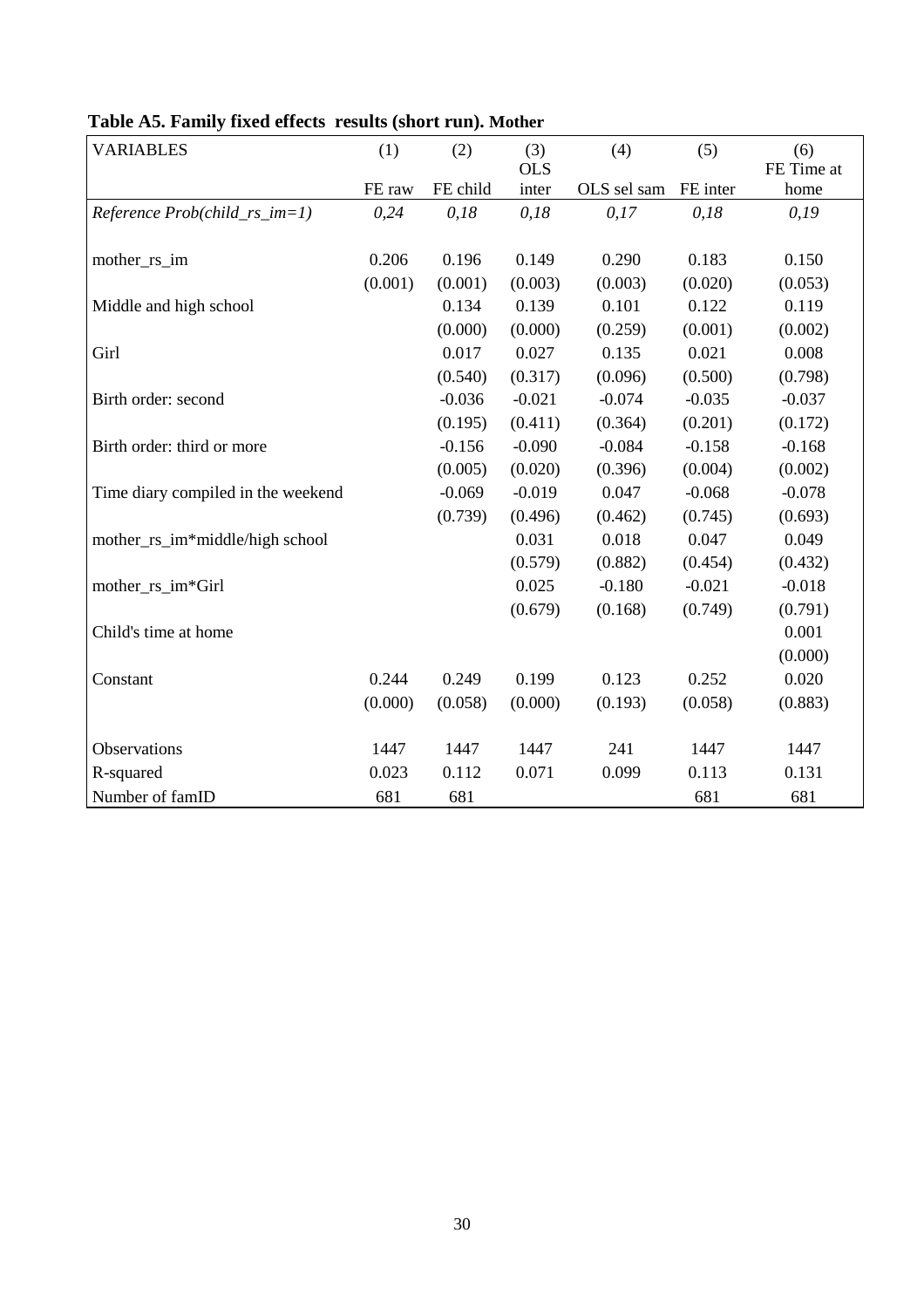| <b>VARIABLES</b>                | (1)     | (2)      | (3)        | (4)         | (5)      | (6)        |
|---------------------------------|---------|----------|------------|-------------|----------|------------|
|                                 |         |          | <b>OLS</b> |             |          | FE Time at |
|                                 | FE raw  | FE child | inter      | OLS sel sam | FE inter | home       |
| Reference Prob(child_rs_im=1)   | 0,21    | 0,15     | 0,19       | 0,14        | 0,15     | 0,15       |
|                                 |         |          |            |             |          |            |
| father_rs_im                    | 0.197   | 0.182    | $-0.013$   | 0.074       | 0.198    | 0.162      |
|                                 | (0.000) | (0.000)  | (0.773)    | (0.364)     | (0.002)  | (0.012)    |
| Middle and high school          |         | 0.135    | 0.141      | $-0.119$    | 0.133    | 0.131      |
|                                 |         | (0.000)  | (0.000)    | (0.233)     | (0.000)  | (0.000)    |
| Girl                            |         | 0.023    | 0.056      | $-0.040$    | 0.033    | 0.021      |
|                                 |         | (0.375)  | (0.038)    | (0.454)     | (0.271)  | (0.467)    |
| Birth order: second             |         | $-0.030$ | $-0.015$   | $-0.152$    | $-0.029$ | $-0.031$   |
|                                 |         | (0.255)  | (0.557)    | (0.054)     | (0.264)  | (0.233)    |
| Birth order: third or more      |         | $-0.116$ | $-0.072$   | $-0.195$    | $-0.115$ | $-0.124$   |
|                                 |         | (0.021)  | (0.053)    | (0.059)     | (0.023)  | (0.013)    |
| Time diary compiled in the      |         |          |            |             |          |            |
| weekend                         |         | $-0.069$ | 0.005      | 0.086       | $-0.075$ | $-0.080$   |
|                                 |         | (0.682)  | (0.867)    | (0.142)     | (0.652)  | (0.623)    |
| father_rs_im*middle/high school |         |          | 0.015      | 0.179       | 0.012    | 0.014      |
|                                 |         |          | (0.767)    | (0.132)     | (0.825)  | (0.805)    |
| father_rs_im*Girl               |         |          | $-0.052$   | 0.027       | $-0.049$ | $-0.043$   |
|                                 |         |          | (0.357)    | (0.801)     | (0.397)  | (0.452)    |
| Child's time at home            |         |          |            |             |          | 0.000      |
|                                 |         |          |            |             |          | (0.002)    |
| Constant                        | 0.214   | 0.208    | 0.176      | 0.204       | 0.207    | 0.030      |
|                                 | (0.000) | (0.055)  | (0.000)    | (0.031)     | (0.055)  | (0.798)    |
| Observations                    | 1447    | 1447     | 1447       | 204         | 1447     | 1447       |
|                                 | 0.021   | 0.109    | 0.039      |             | 0.110    | 0.122      |
| R-squared                       |         |          |            | 0.107       |          |            |
| Number of famID                 | 681     | 681      |            |             | 681      | 681        |

# **Table A6. Family fixed effects results (short run). Father**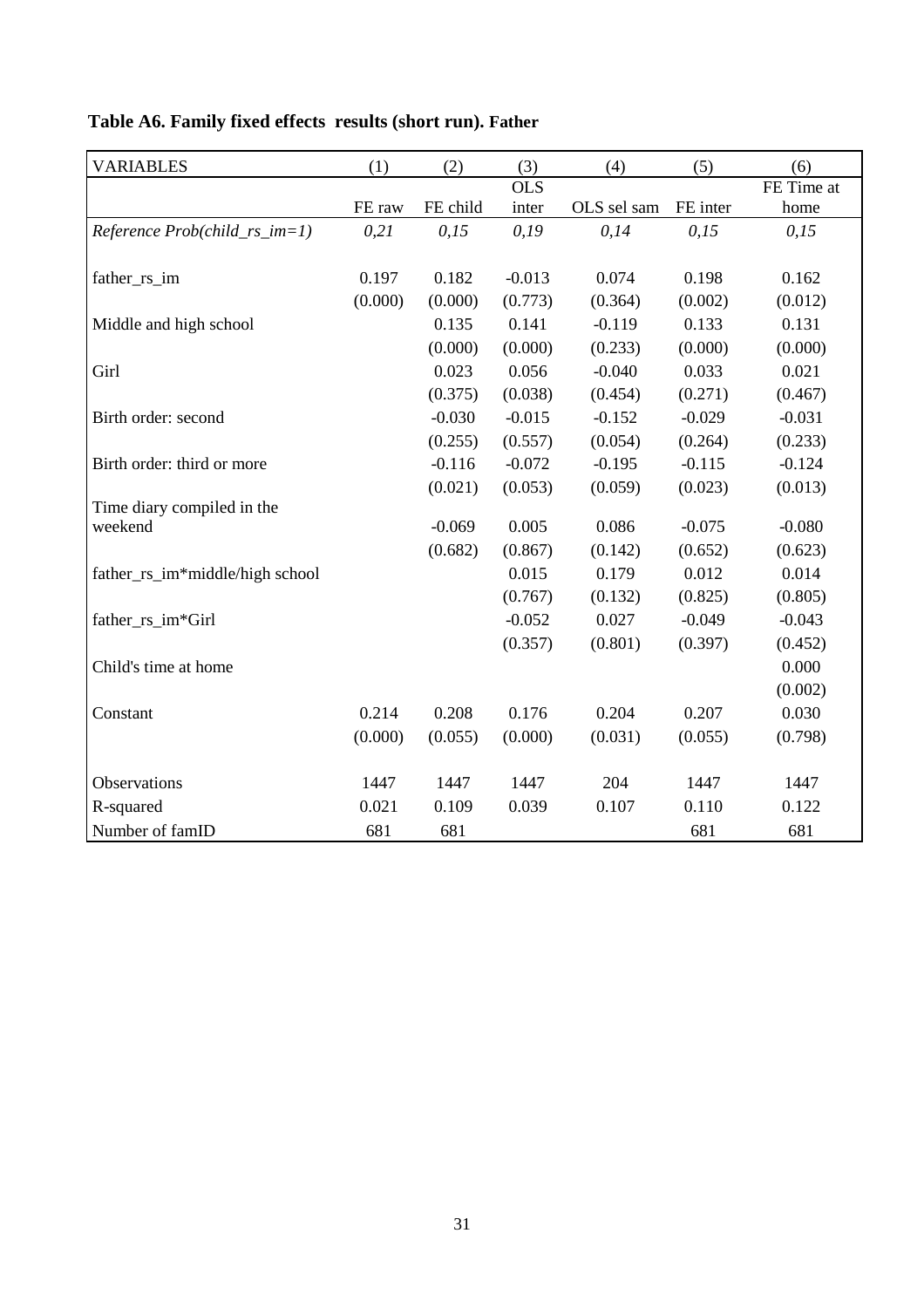|                                   | (1)     | (2)       | (3)      | (4)<br>FE Time at |
|-----------------------------------|---------|-----------|----------|-------------------|
| <b>VARIABLES</b>                  | FE raw  | OLS child | FE child | home              |
| $Reference Prob(child_rrs\_im=1)$ | 0,186   | 0,129     | 0,119    | 0,13              |
|                                   |         |           |          |                   |
| parents_rs_im                     | 0.116   | 0.073     | 0.122    | 0.080             |
|                                   | (0.021) | (0.013)   | (0.015)  | (0.112)           |
| Middle and high school            |         | 0.130     | 0.128    | 0.125             |
|                                   |         | (0.000)   | (0.000)  | (0.000)           |
| Girl                              |         | 0.033     | 0.017    | 0.006             |
|                                   |         | (0.134)   | (0.538)  | (0.835)           |
| Birth order: second               |         | $-0.032$  | $-0.045$ | $-0.046$          |
|                                   |         | (0.178)   | (0.093)  | (0.081)           |
| Birth order: third or more        |         | $-0.057$  | $-0.112$ | $-0.122$          |
|                                   |         | (0.098)   | (0.040)  | (0.023)           |
| Time diary compiled in the        |         |           |          |                   |
| weekend                           |         | $-0.078$  | $-0.062$ | $-0.068$          |
|                                   |         | (0.002)   | (0.724)  | (0.697)           |
| Time spent at home                |         |           |          | 0.001             |
|                                   |         |           |          | (0.000)           |
| Constant                          | 0.187   | 0.184     | 0.185    | $-0.039$          |
|                                   | (0.000) | (0.000)   | (0.101)  | (0.749)           |
|                                   |         |           |          |                   |
| Observations                      | 1447    | 1447      | 1447     | 1447              |
| R-squared                         | 0.008   | 0.050     | 0.090    | 0.107             |
| Number of famID                   | 681     |           | 681      | 681               |

# **Table A7. Family fixed effects results (short run, alternative strategy). Parents**